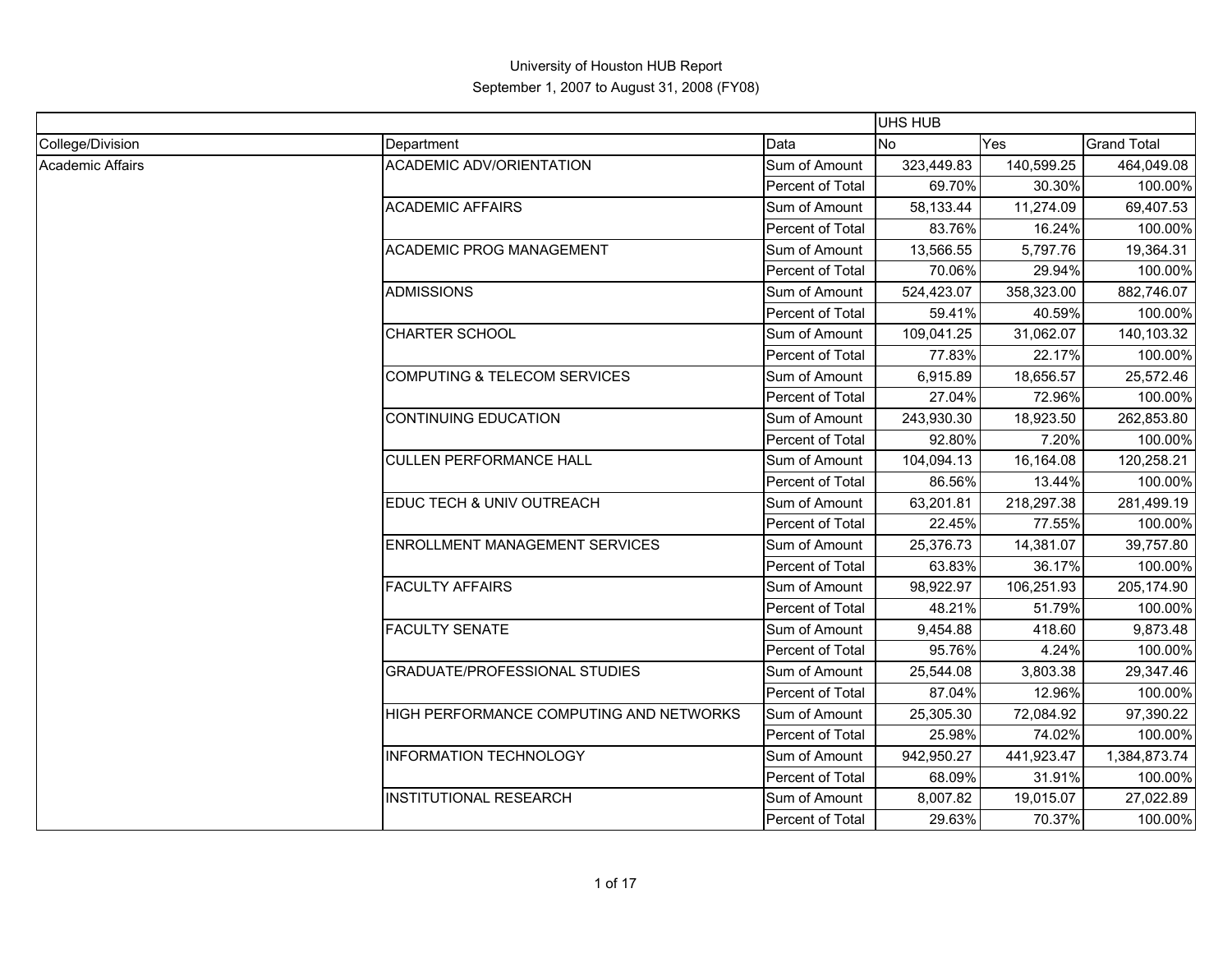|                                   |                                       |                  | <b>UHS HUB</b> |              |                    |
|-----------------------------------|---------------------------------------|------------------|----------------|--------------|--------------------|
| College/Division                  | Department                            | Data             | <b>No</b>      | Yes          | <b>Grand Total</b> |
| Academic Affairs                  | <b>INTERNATIONAL STUDIES</b>          | Sum of Amount    | 1,300.19       | 3,818.12     | 5,118.31           |
|                                   |                                       | Percent of Total | 25.40%         | 74.60%       | 100.00%            |
|                                   | <b>KUHF RADIO</b>                     | Sum of Amount    | 721,922.25     | 77,959.36    | 799,881.61         |
|                                   |                                       | Percent of Total | 90.25%         | 9.75%        | 100.00%            |
|                                   | <b>KUHT TV</b>                        | Sum of Amount    | 881,310.38     | 85,292.52    | 966,602.90         |
|                                   |                                       | Percent of Total | 91.18%         | 8.82%        | 100.00%            |
|                                   | MANAGEMENT INFORMATION SYSTEMS        | Sum of Amount    | 3,472,909.71   | 1,172,786.59 | 4,645,696.30       |
|                                   |                                       | Percent of Total | 74.76%         | 25.24%       | 100.00%            |
|                                   | REGISTRATION AND ACADEMIC RECO        | Sum of Amount    | 292,859.65     | 15,105.73    | 307,965.38         |
|                                   |                                       | Percent of Total | 95.09%         | 4.91%        | 100.00%            |
|                                   | <b>SCHOLARS COMMUNITY</b>             | Sum of Amount    | 25,863.16      | 25,641.50    | 51,504.66          |
|                                   |                                       | Percent of Total | 50.22%         | 49.78%       | 100.00%            |
|                                   | <b>SCHOLARSHIPS (SPECIAL)</b>         | Sum of Amount    | 10,000.00      |              | 10,000.00          |
|                                   |                                       | Percent of Total | 100.00%        | 0.00%        | 100.00%            |
|                                   | <b>SCHOLARSHIPS AND FINANCIAL AID</b> | Sum of Amount    | 849,318.91     | 167,894.39   | 1,017,213.30       |
|                                   |                                       | Percent of Total | 83.49%         | 16.51%       | 100.00%            |
|                                   | SECURITY AND DISASTER RECOVERY        | Sum of Amount    | 18,607.93      | 15,126.58    | 33,734.51          |
|                                   |                                       | Percent of Total | 55.16%         | 44.84%       | 100.00%            |
|                                   | TECHNOLOGY SUPPORT SERVICES           | Sum of Amount    | 719,832.99     | 1,574,422.83 | 2,294,255.82       |
|                                   |                                       | Percent of Total | 31.38%         | 68.62%       | 100.00%            |
|                                   | UH WELCOME CENTER                     | Sum of Amount    | 176,927.21     | 4,056.30     | 180,983.51         |
|                                   |                                       | Percent of Total | 97.76%         | 2.24%        | 100.00%            |
|                                   | UNDERGRADUATE STUDIES                 | Sum of Amount    | 15,739.40      | 4,811.21     | 20,550.61          |
|                                   |                                       | Percent of Total | 76.59%         | 23.41%       | 100.00%            |
| Academic Affairs Sum of Amount    |                                       |                  | 9,768,910.10   | 4,623,891.27 | 14,392,801.37      |
| Academic Affairs Percent of Total |                                       |                  | 67.87%         | 32.13%       | 100.00%            |
| Administration and Finance        | <b>ACCOUNTS PAYABLE</b>               | Sum of Amount    | 2,617.51       |              | 2,617.51           |
|                                   |                                       | Percent of Total | 100.00%        | 0.00%        | 100.00%            |
|                                   | <b>ADMINISTRATION &amp; FINANCE</b>   | Sum of Amount    | 221,762.39     | 26,297.41    | 248,059.80         |
|                                   |                                       | Percent of Total | 89.40%         | 10.60%       | 100.00%            |
|                                   | <b>AUXILIARY SERVICES</b>             | Sum of Amount    | 47,602.67      | 373.50       | 47,976.17          |
|                                   |                                       | Percent of Total | 99.22%         | 0.78%        | 100.00%            |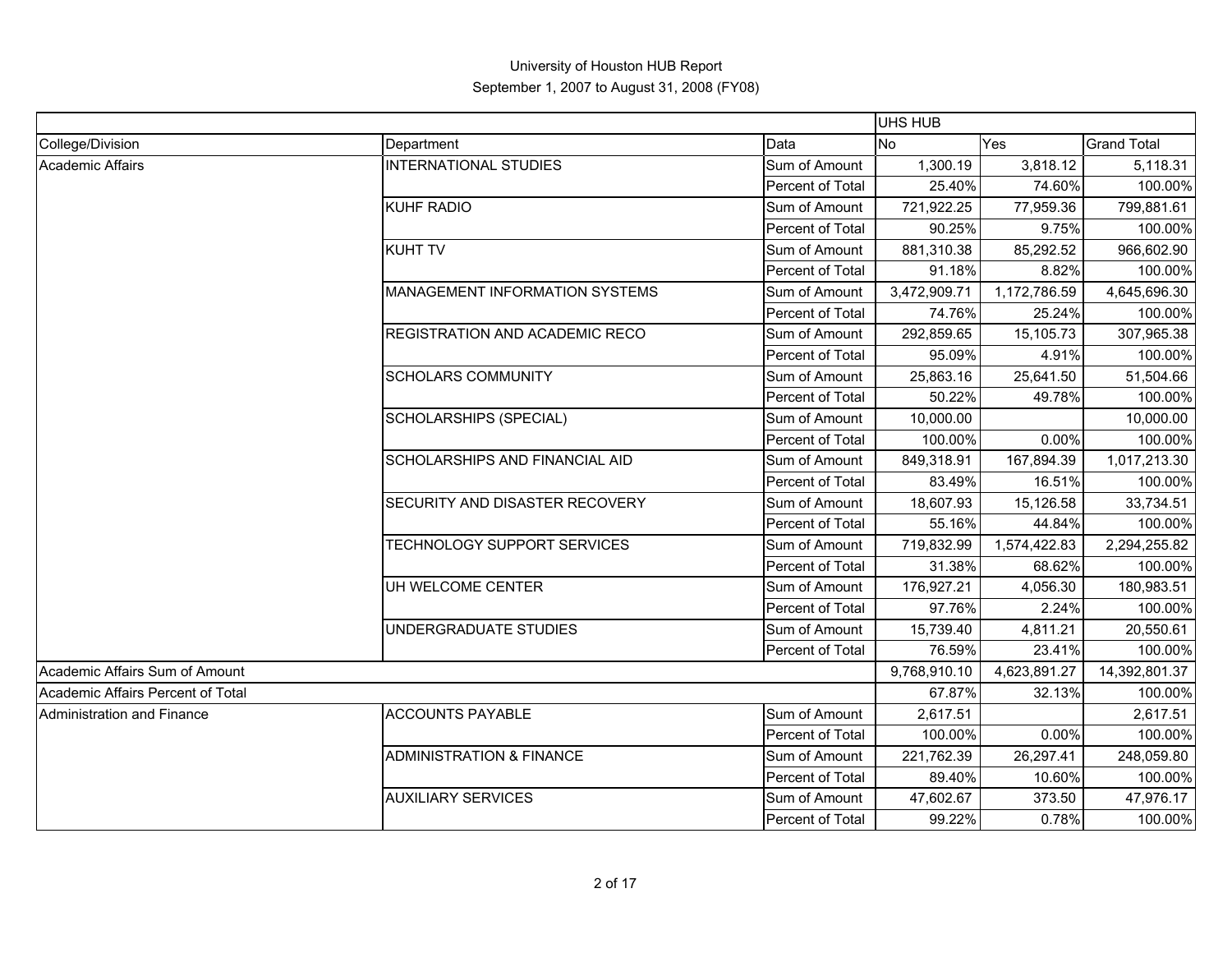|                            |                                  |                  | <b>UHS HUB</b>  |               |                    |
|----------------------------|----------------------------------|------------------|-----------------|---------------|--------------------|
| College/Division           | Department                       | Data             | <b>No</b>       | Yes           | <b>Grand Total</b> |
| Administration and Finance | AVCIAVP-ADMINISTRATION           | Sum of Amount    | 55,940.77       | 40,427.89     | 96,368.66          |
|                            |                                  | Percent of Total | 58.05%          | 41.95%        | 100.00%            |
|                            | <b>BUDGET</b>                    | Sum of Amount    | 9,657.05        | 8,720.67      | 18,377.72          |
|                            |                                  | Percent of Total | 52.55%          | 47.45%        | 100.00%            |
|                            | <b>BUSINESS SERVICES</b>         | Sum of Amount    | 5, 152, 874. 13 | 557.15        | 5, 153, 431. 28    |
|                            |                                  | Percent of Total | 99.99%          | 0.01%         | 100.00%            |
|                            | ENVIRONMENTAL HEALTH RISK MGMT   | Sum of Amount    | 137,142.61      | 6,816.81      | 143,959.42         |
|                            |                                  | Percent of Total | 95.26%          | 4.74%         | 100.00%            |
|                            | <b>FACILITIES &amp; PLANNING</b> | Sum of Amount    | 29,899,818.21   | 18,440,691.02 | 48,340,509.23      |
|                            |                                  | Percent of Total | 61.85%          | 38.15%        | 100.00%            |
|                            | <b>FINANCE</b>                   | Sum of Amount    | 528,922.42      | 106,812.74    | 635,735.16         |
|                            |                                  | Percent of Total | 83.20%          | 16.80%        | 100.00%            |
|                            | <b>FINANCIAL REPORTING</b>       | Sum of Amount    | 6,002.60        | 4,991.02      | 10,993.62          |
|                            |                                  | Percent of Total | 54.60%          | 45.40%        | 100.00%            |
|                            | <b>HUB PROGRAMS</b>              | Sum of Amount    | 3,540.13        | 335.07        | 3,875.20           |
|                            |                                  | Percent of Total | 91.35%          | 8.65%         | 100.00%            |
|                            | <b>HUMAN RESOURCES</b>           | Sum of Amount    | 71,172.14       | 6,370.13      | 77,542.27          |
|                            |                                  | Percent of Total | 91.78%          | 8.22%         | 100.00%            |
|                            | ONE CARD PROGRAM                 | Sum of Amount    | 286,899.30      | 20,203.28     | 307,102.58         |
|                            |                                  | Percent of Total | 93.42%          | 6.58%         | 100.00%            |
|                            | PARKING & TRANSPORTATION         | Sum of Amount    | 1,891,361.68    | 13,403.42     | 1,904,765.10       |
|                            |                                  | Percent of Total | 99.30%          | 0.70%         | 100.00%            |
|                            | PHY PLANT-ADMINISTRATION         | Sum of Amount    | 1,616,755.11    | 336,547.24    | 1,953,302.35       |
|                            |                                  | Percent of Total | 82.77%          | 17.23%        | 100.00%            |
|                            | PHY PLANT-AUTOMOTIVE             | Sum of Amount    | 161,741.77      | 64,318.95     | 226,060.72         |
|                            |                                  | Percent of Total | 71.55%          | 28.45%        | 100.00%            |
|                            | PHY PLANT-BLDG MAINT             | Sum of Amount    | 405,729.30      | 92,230.34     | 497,959.64         |
|                            |                                  | Percent of Total | 81.48%          | 18.52%        | 100.00%            |
|                            | PHY PLANT-CUSTODIAL SVCS         | Sum of Amount    | 92,164.67       | 74,392.01     | 166,556.68         |
|                            |                                  | Percent of Total | 55.34%          | 44.66%        | 100.00%            |
|                            | PHY PLANT-GROUNDS MAINT          | Sum of Amount    | 191,585.70      | 1,522.18      | 193,107.88         |
|                            |                                  | Percent of Total | 99.21%          | 0.79%         | 100.00%            |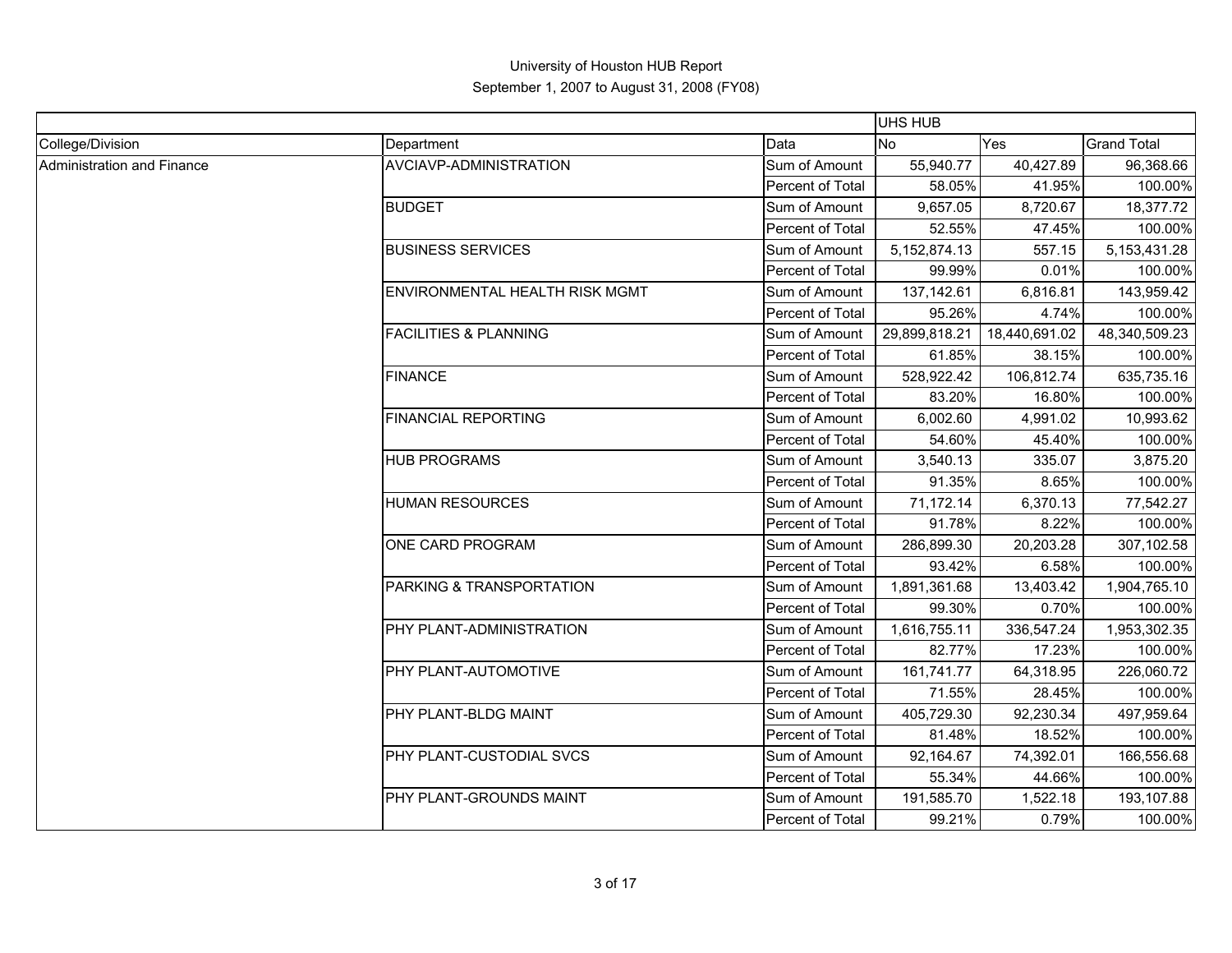|                                             |                                  |                  | UHS HUB       |               |                    |
|---------------------------------------------|----------------------------------|------------------|---------------|---------------|--------------------|
| College/Division                            | Department                       | Data             | No            | Yes           | <b>Grand Total</b> |
| Administration and Finance                  | PHY PLANT-SOLID WASTE            | Sum of Amount    | 68,320.35     |               | 68,320.35          |
|                                             |                                  | Percent of Total | 100.00%       | 0.00%         | 100.00%            |
|                                             | PHY PLANT-UTILITIES              | Sum of Amount    | 939,411.15    | 190,657.29    | 1,130,068.44       |
|                                             |                                  | Percent of Total | 83.13%        | 16.87%        | 100.00%            |
|                                             | <b>POLICE</b>                    | Sum of Amount    | 467,596.86    | 129,544.03    | 597,140.89         |
|                                             |                                  | Percent of Total | 78.31%        | 21.69%        | 100.00%            |
|                                             | POSTAL SERVICES                  | Sum of Amount    | 97,946.72     | 3,114.43      | 101,061.15         |
|                                             |                                  | Percent of Total | 96.92%        | 3.08%         | 100.00%            |
|                                             | <b>PRINTING</b>                  | Sum of Amount    | 358,199.64    | 3,710.96      | 361,910.60         |
|                                             |                                  | Percent of Total | 98.97%        | 1.03%         | 100.00%            |
|                                             | PURCHASED UTILITIES              | Sum of Amount    | 18,380.65     |               | 18,380.65          |
|                                             |                                  | Percent of Total | 100.00%       | 0.00%         | 100.00%            |
|                                             | STUDENT FINANCIAL SERVICES       | Sum of Amount    | 193,110.64    | 45,888.24     | 238,998.88         |
|                                             |                                  | Percent of Total | 80.80%        | 19.20%        | 100.00%            |
| Administration and Finance Sum of Amount    |                                  |                  | 42,926,256.17 | 19,617,925.78 | 62,544,181.95      |
| Administration and Finance Percent of Total |                                  |                  | 68.63%        | 31.37%        | 100.00%            |
| Architecture                                | <b>DEAN, ARCHITECTURE</b>        | Sum of Amount    | 392,351.60    | 63,595.30     | 455,946.90         |
|                                             |                                  | Percent of Total | 86.05%        | 13.95%        | 100.00%            |
| Architecture Sum of Amount                  |                                  |                  | 392,351.60    | 63,595.30     | 455,946.90         |
| Architecture Percent of Total               |                                  |                  | 86.05%        | 13.95%        | 100.00%            |
| <b>Athletics</b>                            | <b>INTERCOLLEGIATE ATHLETICS</b> | Sum of Amount    | 3,779,119.94  | 1,013,184.25  | 4,792,304.19       |
|                                             |                                  | Percent of Total | 78.86%        | 21.14%        | 100.00%            |
| Athletics Sum of Amount                     |                                  |                  | 3,779,119.94  | 1,013,184.25  | 4,792,304.19       |
| Athletics Percent of Total                  |                                  |                  | 78.86%        | 21.14%        | 100.00%            |
| <b>Business Administration</b>              | ACCOUNTANCY AND TAXATION         | Sum of Amount    | 63,750.69     | 64,914.23     | 128,664.92         |
|                                             |                                  | Percent of Total | 49.55%        | 50.45%        | 100.00%            |
|                                             | <b>BAUER CAREER SERVICES CTR</b> | Sum of Amount    | 133,016.09    | 27,447.90     | 160,463.99         |
|                                             |                                  | Percent of Total | 82.89%        | 17.11%        | 100.00%            |
|                                             | <b>BAUER COMMUNICATIONS</b>      | Sum of Amount    | 116,779.79    | 1,559.01      | 118,338.80         |
|                                             |                                  | Percent of Total | 98.68%        | 1.32%         | 100.00%            |
|                                             | CTR FOR ENTREPRENEURSHIP & INN   | Sum of Amount    | 74,702.17     | 22,914.14     | 97,616.31          |
|                                             |                                  | Percent of Total | 76.53%        | 23.47%        | 100.00%            |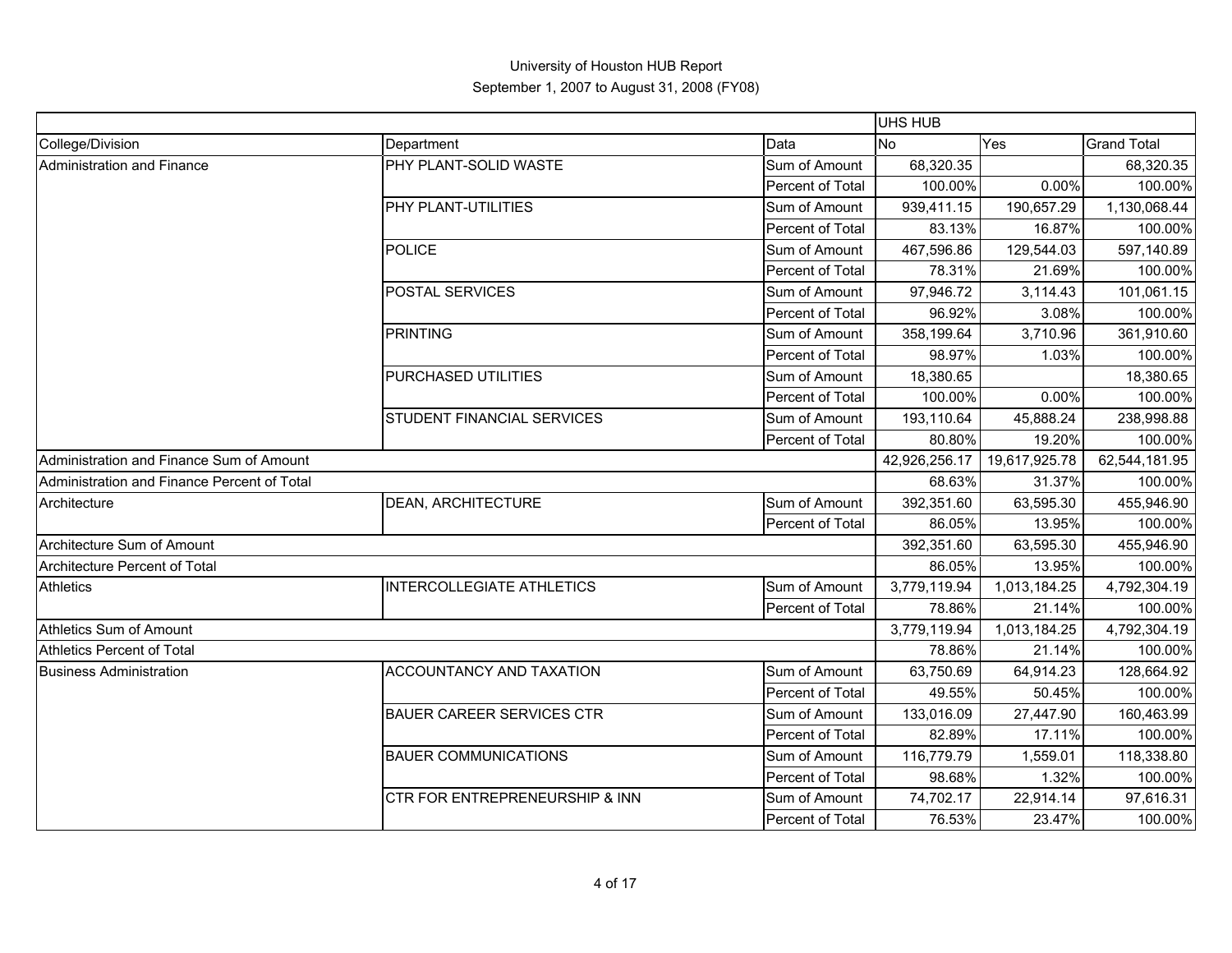|                                          |                                       |                  | <b>UHS HUB</b> |            |                    |
|------------------------------------------|---------------------------------------|------------------|----------------|------------|--------------------|
| College/Division                         | Department                            | Data             | <b>No</b>      | Yes        | <b>Grand Total</b> |
| <b>Business Administration</b>           | CTR FOR EXECUTIVE DEVELOPMENT         | Sum of Amount    | 10.41          | 216.25     | 226.66             |
|                                          |                                       | Percent of Total | 4.59%          | 95.41%     | 100.00%            |
|                                          | DEAN, BUSINESS ADMINISTRATION         | Sum of Amount    | 753,707.75     | 332,292.43 | 1,086,000.18       |
|                                          |                                       | Percent of Total | 69.40%         | 30.60%     | 100.00%            |
|                                          | <b>DECISION AND INFORMATION SCIEN</b> | Sum of Amount    | 12,302.21      | 12,475.84  | 24,778.05          |
|                                          |                                       | Percent of Total | 49.65%         | 50.35%     | 100.00%            |
|                                          | <b>EXECUTIVE DEGREE PROGRAMS</b>      | Sum of Amount    | 287,244.47     | 107,966.21 | 395,210.68         |
|                                          |                                       | Percent of Total | 72.68%         | 27.32%     | 100.00%            |
|                                          | <b>FINANCE-BUS ADMIN</b>              | Sum of Amount    | 21,188.31      | 15,499.06  | 36,687.37          |
|                                          |                                       | Percent of Total | 57.75%         | 42.25%     | 100.00%            |
|                                          | <b>GLOBAL ENERGY MGMT INST</b>        | Sum of Amount    | 8,777.40       | 3,410.14   | 12,187.54          |
|                                          |                                       | Percent of Total | 72.02%         | 27.98%     | 100.00%            |
|                                          | <b>INFORMATION SYSTEMS RESEARCH C</b> | Sum of Amount    | 3,634.20       |            | 3,634.20           |
|                                          |                                       | Percent of Total | 100.00%        | 0.00%      | 100.00%            |
|                                          | <b>MANAGEMENT</b>                     | Sum of Amount    | 33,806.14      | 45,209.89  | 79,016.03          |
|                                          |                                       | Percent of Total | 42.78%         | 57.22%     | 100.00%            |
|                                          | <b>MARKETING-BUS ADMIN</b>            | Sum of Amount    | 12,233.07      | 15,367.66  | 27,600.73          |
|                                          |                                       | Percent of Total | 44.32%         | 55.68%     | 100.00%            |
|                                          | <b>MBA STUDENT SERVICES CENTER</b>    | Sum of Amount    | 12,531.71      | 14,175.57  | 26,707.28          |
|                                          |                                       | Percent of Total | 46.92%         | 53.08%     | 100.00%            |
|                                          | RESEARCH AND INSTR COMPUTING S        | Sum of Amount    | 87,160.09      | 16,349.94  | 103,510.03         |
|                                          |                                       | Percent of Total | 84.20%         | 15.80%     | 100.00%            |
|                                          | <b>SALES EXCELLENCE INSTITUTE</b>     | Sum of Amount    | 179,195.50     | 10,425.93  | 189,621.43         |
|                                          |                                       | Percent of Total | 94.50%         | 5.50%      | 100.00%            |
|                                          | SMALL BUSINESS DEV CENTER             | Sum of Amount    | 372,782.53     | 257,501.71 | 630,284.24         |
|                                          |                                       | Percent of Total | 59.15%         | 40.85%     | 100.00%            |
|                                          | UNDERGRAD BUSINESS PROG               | Sum of Amount    | 45,146.85      | 24,090.00  | 69,236.85          |
|                                          |                                       | Percent of Total | 65.21%         | 34.79%     | 100.00%            |
| Business Administration Sum of Amount    |                                       |                  | 2,217,969.38   | 971,815.91 | 3,189,785.29       |
| Business Administration Percent of Total |                                       |                  | 69.53%         | 30.47%     | 100.00%            |
| Chancellor/President                     | <b>AFFIRMATIVE ACTION</b>             | Sum of Amount    | 3,884.84       | 1,805.71   | 5,690.55           |
|                                          |                                       | Percent of Total | 68.27%         | 31.73%     | 100.00%            |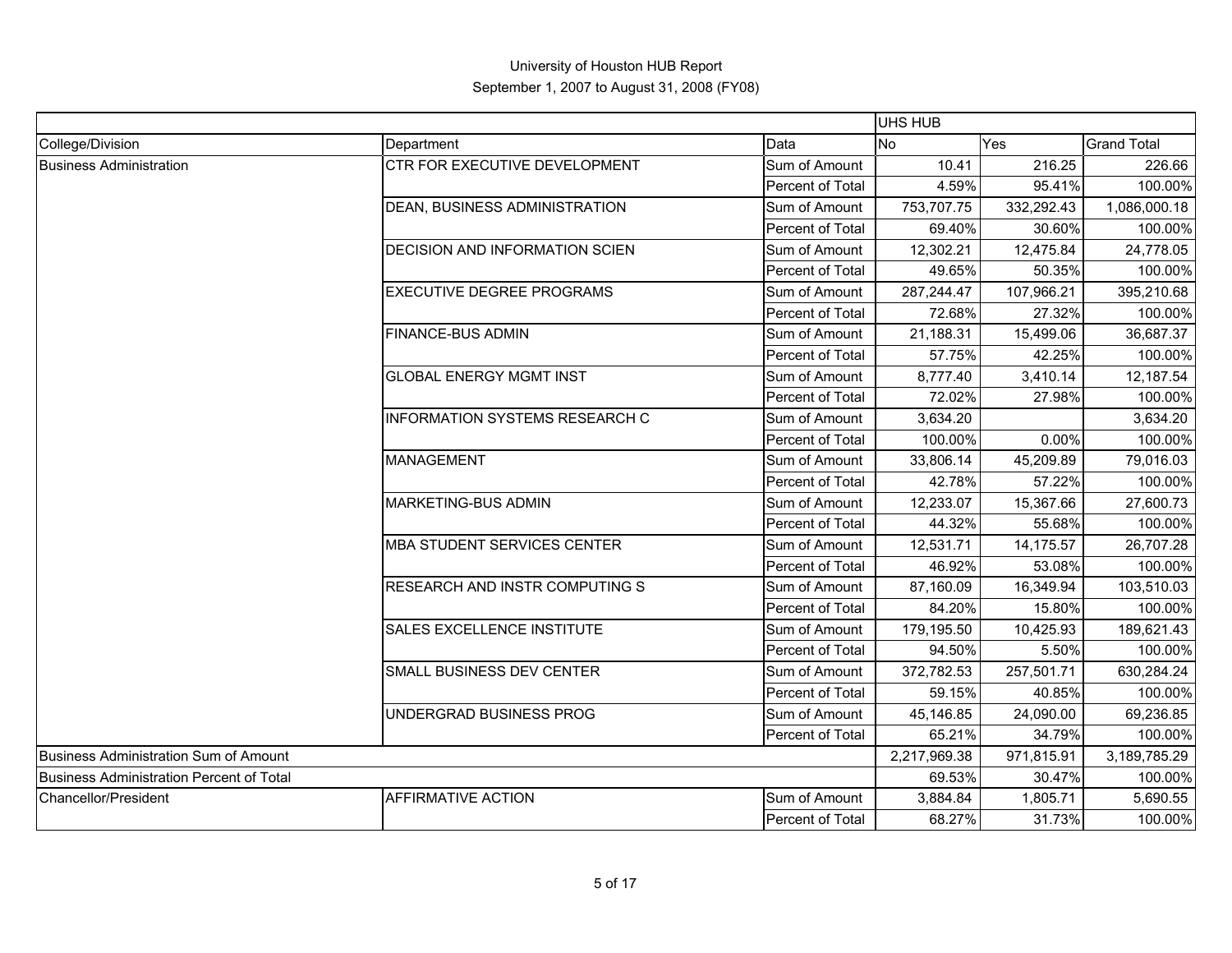|                                       |                                       |                  | <b>UHS HUB</b> |            |                    |
|---------------------------------------|---------------------------------------|------------------|----------------|------------|--------------------|
| College/Division                      | Department                            | Data             | <b>No</b>      | Yes        | <b>Grand Total</b> |
| Chancellor/President                  | <b>CONTRACTS ADMINISTRATION</b>       | Sum of Amount    | 505.56         | 381.02     | 886.58             |
|                                       |                                       | Percent of Total | 57.02%         | 42.98%     | 100.00%            |
|                                       | <b>GENERAL COUNSEL</b>                | Sum of Amount    |                | 98.10      | 98.10              |
|                                       |                                       | Percent of Total | 0.00%          | 100.00%    | 100.00%            |
|                                       | PRESIDENT                             | Sum of Amount    | 34,603.70      | 18,689.09  | 53,292.79          |
|                                       |                                       | Percent of Total | 64.93%         | 35.07%     | 100.00%            |
|                                       | <b>STAFF COUNCIL</b>                  | Sum of Amount    | 9,799.52       | 4,512.42   | 14,311.94          |
|                                       |                                       | Percent of Total | 68.47%         | 31.53%     | 100.00%            |
| Chancellor/President Sum of Amount    |                                       |                  | 48,793.62      | 25,486.34  | 74,279.96          |
| Chancellor/President Percent of Total |                                       |                  | 65.69%         | 34.31%     | 100.00%            |
| Education                             | CENTER FOR INFO TECH IN EDUCATION     | Sum of Amount    | 163,973.22     | 410,738.40 | 574,711.62         |
|                                       |                                       | Percent of Total | 28.53%         | 71.47%     | 100.00%            |
|                                       | CONSISTENCY MGMT & COOP DISCIP        | Sum of Amount    | 305,256.20     | 71,069.48  | 376,325.68         |
|                                       |                                       | Percent of Total | 81.11%         | 18.89%     | 100.00%            |
|                                       | <b>CURRICULUM AND INSTRUCTION</b>     | Sum of Amount    | 213,813.38     | 54,537.18  | 268,350.56         |
|                                       |                                       | Percent of Total | 79.68%         | 20.32%     | 100.00%            |
|                                       | <b>DEAN, EDUCATION</b>                | Sum of Amount    | 429,114.22     | 130,625.08 | 559,739.30         |
|                                       |                                       | Percent of Total | 76.66%         | 23.34%     | 100.00%            |
|                                       | EDU. LEADERSHIP & CULTURAL STU        | Sum of Amount    | 116,673.50     | 26,050.79  | 142,724.29         |
|                                       |                                       | Percent of Total | 81.75%         | 18.25%     | 100.00%            |
|                                       | EDUCATIONAL PSYCHOLOGY                | Sum of Amount    | 34,709.53      | 15,687.01  | 50,396.54          |
|                                       |                                       | Percent of Total | 68.87%         | 31.13%     | 100.00%            |
|                                       | <b>HEALTH AND HUMAN PERFORMANCE</b>   | Sum of Amount    | 340,496.35     | 61,376.09  | 401,872.44         |
|                                       |                                       | Percent of Total | 84.73%         | 15.27%     | 100.00%            |
|                                       | HUMAN DEVELOPMENT LAB                 | Sum of Amount    | 25,288.36      | 2,825.78   | 28,114.14          |
|                                       |                                       | Percent of Total | 89.95%         | 10.05%     | 100.00%            |
|                                       | INSTITUTE FOR URBAN EDUCATION         | Sum of Amount    | 21,590.03      | 16,551.89  | 38,141.92          |
|                                       |                                       | Percent of Total | 56.60%         | 43.40%     | 100.00%            |
|                                       | <b>TEACHER EDUCATION AND CERTIFIC</b> | Sum of Amount    | 22,737.57      | 16,885.58  | 39,623.15          |
|                                       |                                       | Percent of Total | 57.38%         | 42.62%     | 100.00%            |
| <b>Education Sum of Amount</b>        |                                       |                  | 1,673,652.36   | 806,347.28 | 2,479,999.64       |
| <b>Education Percent of Total</b>     |                                       |                  | 67.49%         | 32.51%     | 100.00%            |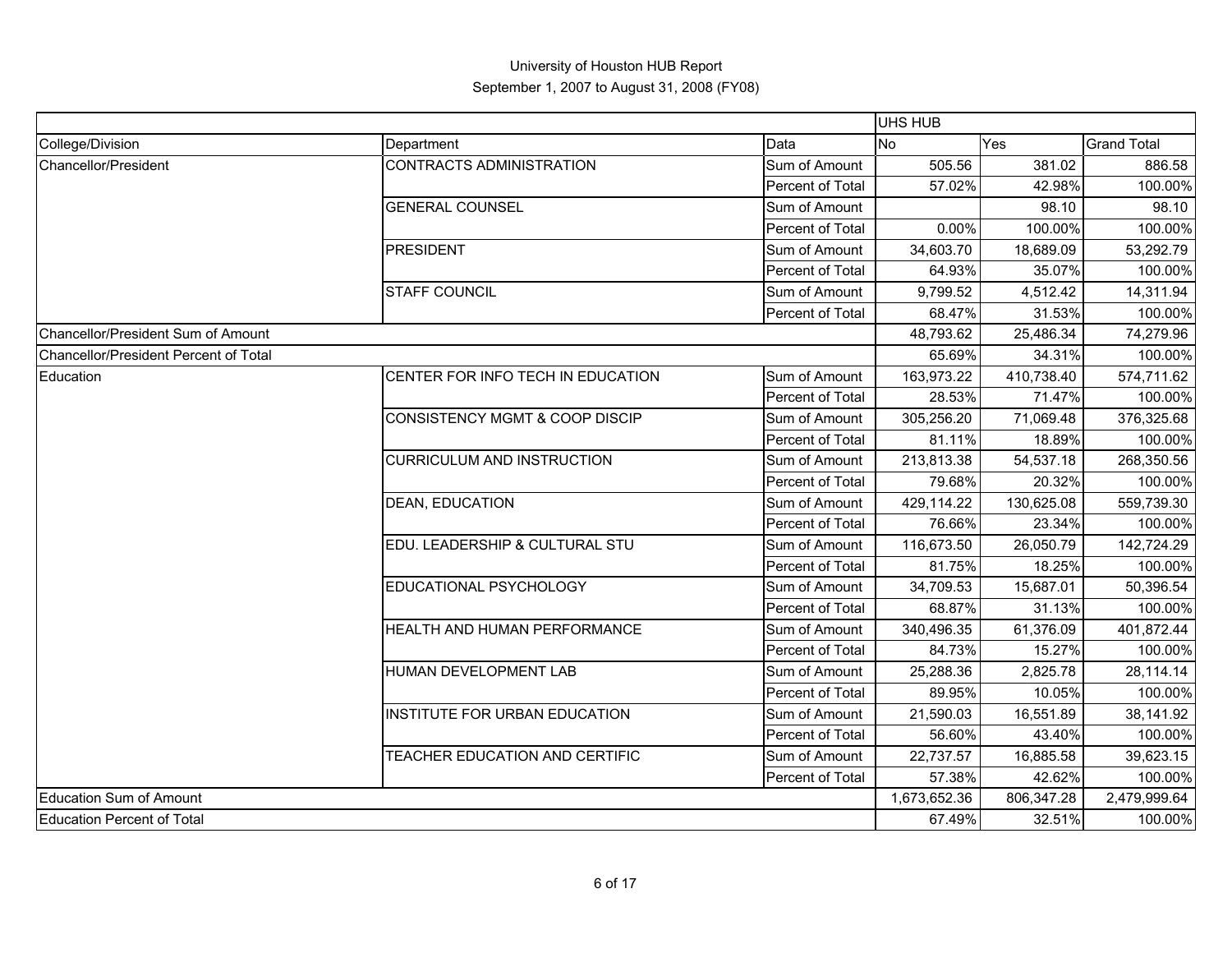|                                 |                                |                  | <b>UHS HUB</b> |            |                    |
|---------------------------------|--------------------------------|------------------|----------------|------------|--------------------|
| College/Division                | Department                     | Data             | <b>No</b>      | Yes        | <b>Grand Total</b> |
| Engineering                     | CENTER FOR NANOMAGNETIC SYSTEM | Sum of Amount    | 2,048.13       |            | 2,048.13           |
|                                 |                                | Percent of Total | 100.00%        | 0.00%      | 100.00%            |
|                                 | <b>CHEMICAL ENGINEERING</b>    | Sum of Amount    | 1,548,497.88   | 190,682.55 | 1,739,180.43       |
|                                 |                                | Percent of Total | 89.04%         | 10.96%     | 100.00%            |
|                                 | <b>CIVIL ENGINEERING</b>       | Sum of Amount    | 568,474.09     | 104,395.61 | 672,869.70         |
|                                 |                                | Percent of Total | 84.49%         | 15.51%     | 100.00%            |
|                                 | COMPOSITE ENGR APPLICATIONS CT | Sum of Amount    | 8,998.22       |            | 8,998.22           |
|                                 |                                | Percent of Total | 100.00%        | 0.00%      | 100.00%            |
|                                 | <b>COOPERATIVE ENGINEERING</b> | Sum of Amount    | 365.53         | 101.47     | 467.00             |
|                                 |                                | Percent of Total | 78.27%         | 21.73%     | 100.00%            |
|                                 | CTR FOR INNOVATIVE GROUTING    | Sum of Amount    | 19,602.89      | 5,659.10   | 25,261.99          |
|                                 |                                | Percent of Total | 77.60%         | 22.40%     | 100.00%            |
|                                 | <b>DEAN, ENGINEERING</b>       | Sum of Amount    | 622,955.42     | 108,708.10 | 731,663.52         |
|                                 |                                | Percent of Total | 85.14%         | 14.86%     | 100.00%            |
|                                 | <b>ELECTRICAL ENGINEERING</b>  | Sum of Amount    | 706,839.42     | 50,768.46  | 757,607.88         |
|                                 |                                | Percent of Total | 93.30%         | 6.70%      | 100.00%            |
|                                 | <b>ENGINEERING SERVICES</b>    | Sum of Amount    | 17,903.79      | 8,749.71   | 26,653.50          |
|                                 |                                | Percent of Total | 67.17%         | 32.83%     | 100.00%            |
|                                 | <b>INDUSTRIAL ENGINEERING</b>  | Sum of Amount    | 65,927.62      | 6,686.88   | 72,614.50          |
|                                 |                                | Percent of Total | 90.79%         | 9.21%      | 100.00%            |
|                                 | <b>MECHANICAL ENGINEERING</b>  | Sum of Amount    | 720,774.92     | 63,572.24  | 784,347.16         |
|                                 |                                | Percent of Total | 91.89%         | 8.11%      | 100.00%            |
|                                 | NANOSYSTEM MANUFACTURING CTR   | Sum of Amount    | 259.44         |            | 259.44             |
|                                 |                                | Percent of Total | 100.00%        | 0.00%      | 100.00%            |
|                                 | SW PUBLIC TECHNOLOGY CENTER    | Sum of Amount    | 10,029.94      |            | 10,029.94          |
|                                 |                                | Percent of Total | 100.00%        | 0.00%      | 100.00%            |
|                                 | <b>WIND ENERGY CENTER</b>      | Sum of Amount    | 13,051.66      | 3,717.75   | 16,769.41          |
|                                 |                                | Percent of Total | 77.83%         | 22.17%     | 100.00%            |
| Engineering Sum of Amount       |                                |                  | 4,305,728.95   | 543,041.87 | 4,848,770.82       |
| Engineering Percent of Total    |                                |                  | 88.80%         | 11.20%     | 100.00%            |
| Graduate College of Social Work | ADMISSIONS-GCSW                | Sum of Amount    | 6,442.25       | 1,279.87   | 7,722.12           |
|                                 |                                | Percent of Total | 83.43%         | 16.57%     | 100.00%            |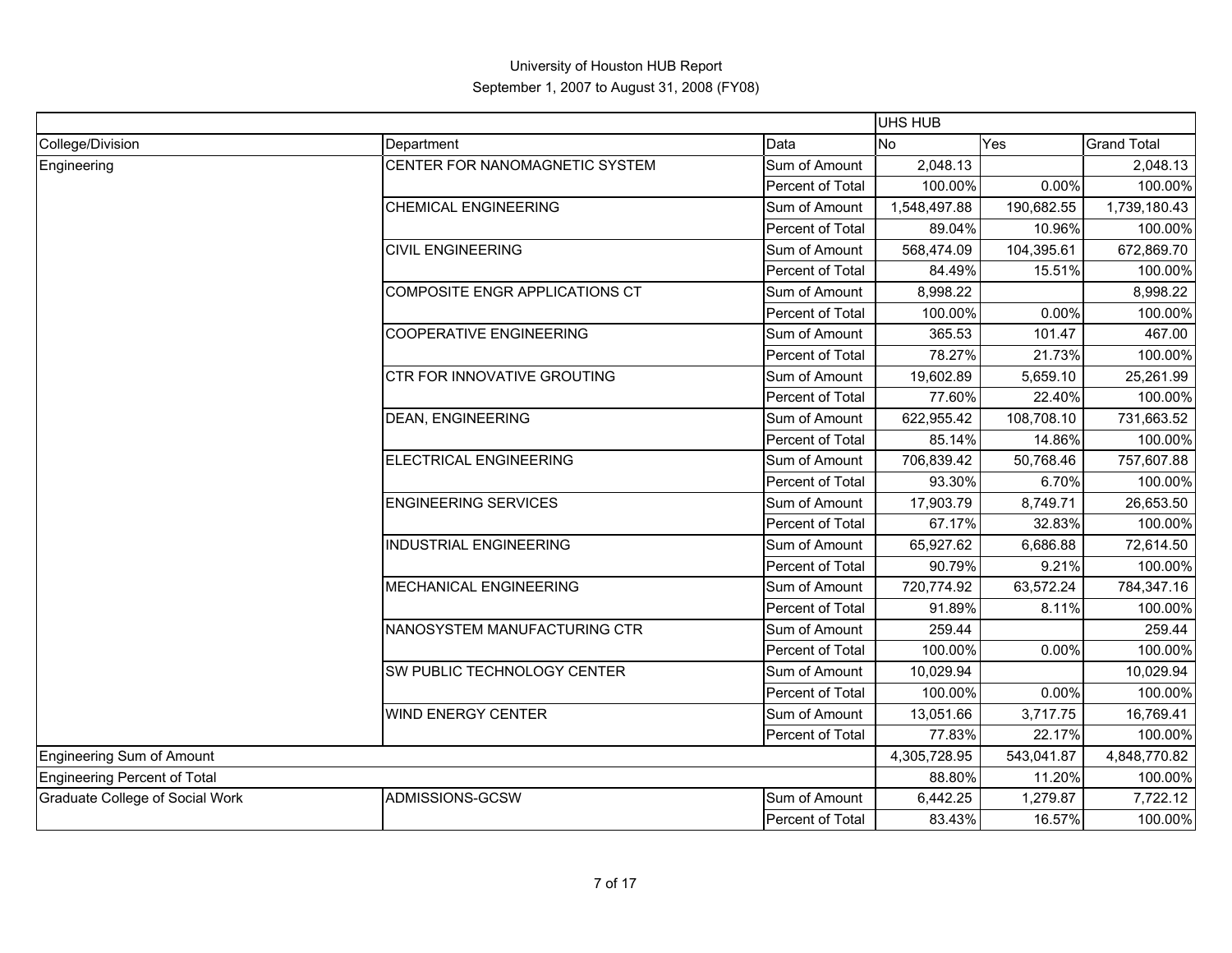|                                                  |                                     |                  | UHS HUB      |            |                    |
|--------------------------------------------------|-------------------------------------|------------------|--------------|------------|--------------------|
| College/Division                                 | Department                          | Data             | <b>No</b>    | Yes        | <b>Grand Total</b> |
| <b>Graduate College of Social Work</b>           | <b>ALUMNI &amp; CAREER SERVICES</b> | Sum of Amount    | 4,045.36     | 981.62     | 5,026.98           |
|                                                  |                                     | Percent of Total | 80.47%       | 19.53%     | 100.00%            |
|                                                  | <b>AMERICAN HUMANICS</b>            | Sum of Amount    | 2,292.00     | 684.87     | 2,976.87           |
|                                                  |                                     | Percent of Total | 76.99%       | 23.01%     | 100.00%            |
|                                                  | DEAN, SOCIAL WORK                   | Sum of Amount    | 67,735.79    | 134,985.94 | 202,721.73         |
|                                                  |                                     | Percent of Total | 33.41%       | 66.59%     | 100.00%            |
|                                                  | DEVELOPMENT-GCSW                    | Sum of Amount    |              | 370.53     | 370.53             |
|                                                  |                                     | Percent of Total | 0.00%        | 100.00%    | 100.00%            |
|                                                  | <b>FIELD OFFICE</b>                 | Sum of Amount    | 4,636.82     | 1,653.31   | 6,290.13           |
|                                                  |                                     | Percent of Total | 73.72%       | 26.28%     | 100.00%            |
|                                                  | <b>JODY WILLIAMS CENTER</b>         | Sum of Amount    | 48,089.11    | 2,905.02   | 50,994.13          |
|                                                  |                                     | Percent of Total | 94.30%       | 5.70%      | 100.00%            |
|                                                  | LEADERSHIP & CHANGE                 | Sum of Amount    | 5,000.00     | 540.39     | 5,540.39           |
|                                                  |                                     | Percent of Total | 90.25%       | 9.75%      | 100.00%            |
|                                                  | <b>OCP</b>                          | Sum of Amount    | 73,469.93    | 51,372.22  | 124,842.15         |
|                                                  |                                     | Percent of Total | 58.85%       | 41.15%     | 100.00%            |
|                                                  | <b>ODSPR</b>                        | Sum of Amount    | 20,250.39    | 15,360.68  | 35,611.07          |
|                                                  |                                     | Percent of Total | 56.87%       | 43.13%     | 100.00%            |
|                                                  | PHD PROGRAM                         | Sum of Amount    | 1,487.62     | 170.36     | 1,657.98           |
|                                                  |                                     | Percent of Total | 89.72%       | 10.28%     | 100.00%            |
| Graduate College of Social Work Sum of Amount    |                                     |                  | 233,449.27   | 210,304.81 | 443,754.08         |
| Graduate College of Social Work Percent of Total |                                     |                  | 52.61%       | 47.39%     | 100.00%            |
| <b>Honors College</b>                            | DEAN, HONORS COLLEGE                | Sum of Amount    | 164,456.65   | 45,980.72  | 210,437.37         |
|                                                  |                                     | Percent of Total | 78.15%       | 21.85%     | 100.00%            |
|                                                  | HOUSTON TEACHERS INSTITUTE          | Sum of Amount    | 11,637.62    | 648.83     | 12,286.45          |
|                                                  |                                     | Percent of Total | 94.72%       | 5.28%      | 100.00%            |
| Honors College Sum of Amount                     |                                     |                  | 176,094.27   | 46,629.55  | 222,723.82         |
| Honors College Percent of Total                  |                                     |                  | 79.06%       | 20.94%     | 100.00%            |
| Hotel and Restaurant Management                  | DEAN, HOTEL & RESTAURANT MANAG      | Sum of Amount    | 100,235.70   | 30,350.56  | 130,586.26         |
|                                                  |                                     | Percent of Total | 76.76%       | 23.24%     | 100.00%            |
|                                                  | HOTEL AND RESTAURANT MANAGEMEN      | Sum of Amount    | 1,815,718.42 | 234,380.38 | 2,050,098.80       |
|                                                  |                                     | Percent of Total | 88.57%       | 11.43%     | 100.00%            |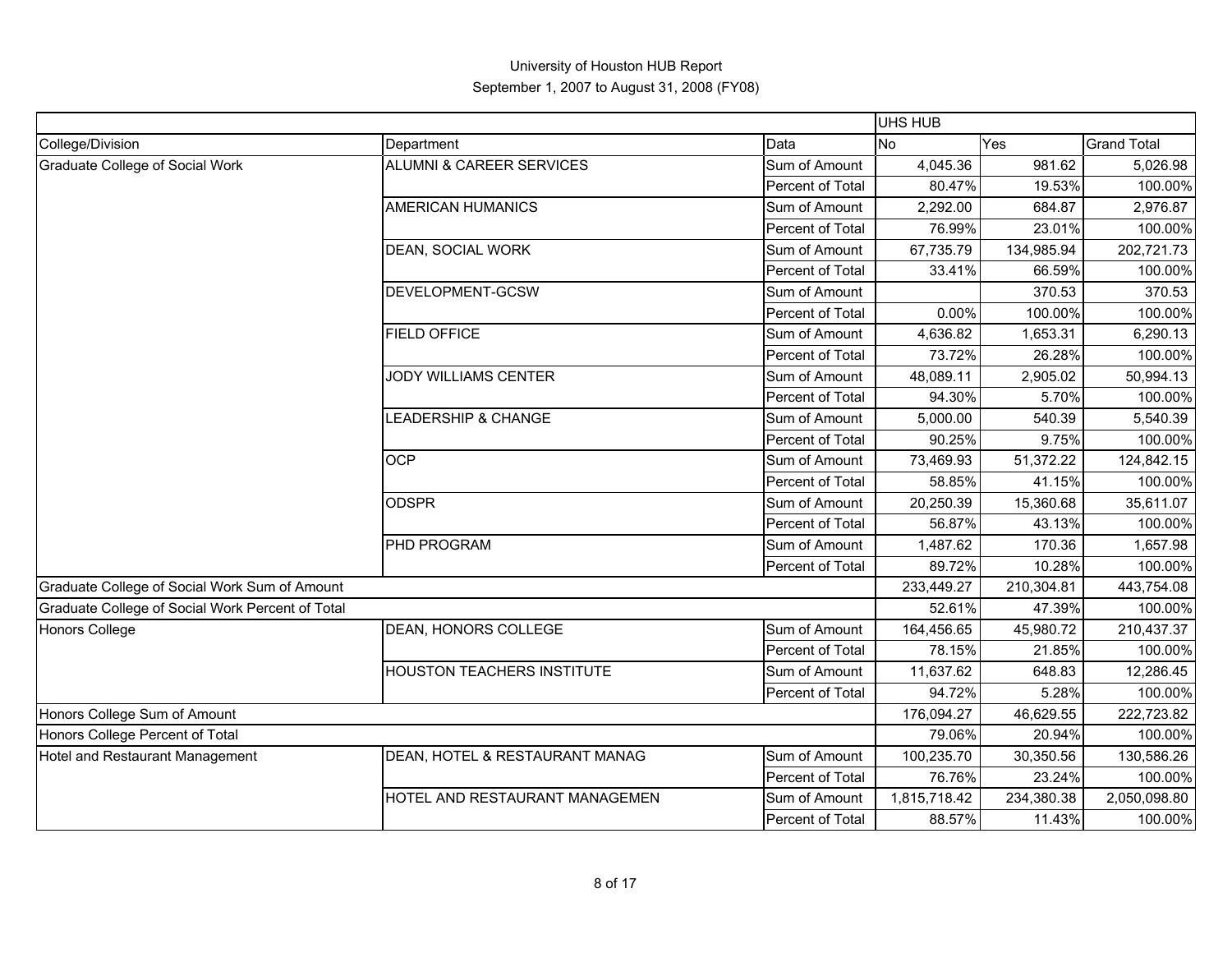|                                                  |                                |                  | <b>UHS HUB</b> |            |                    |
|--------------------------------------------------|--------------------------------|------------------|----------------|------------|--------------------|
| College/Division                                 | Department                     | Data             | <b>No</b>      | Yes        | <b>Grand Total</b> |
| Hotel and Restaurant Management Sum of Amount    |                                |                  | 1,915,954.12   | 264,730.94 | 2,180,685.06       |
| Hotel and Restaurant Management Percent of Total |                                |                  | 87.86%         | 12.14%     | 100.00%            |
| Law Center                                       | ASSOCIATE DEAN, LAW            | Sum of Amount    |                | 11,825.04  | 11,825.04          |
|                                                  |                                | Percent of Total | 0.00%          | 100.00%    | 100.00%            |
|                                                  | <b>BLAKELEY INSTITUTE</b>      | Sum of Amount    | 17,180.88      | 6,027.54   | 23,208.42          |
|                                                  |                                | Percent of Total | 74.03%         | 25.97%     | 100.00%            |
|                                                  | <b>BUSINESS SERVICES, LAW</b>  | Sum of Amount    | 234,228.36     | 54,084.44  | 288,312.80         |
|                                                  |                                | Percent of Total | 81.24%         | 18.76%     | 100.00%            |
|                                                  | CAREER SERVICES, LAW           | Sum of Amount    | 43,726.29      | 25,198.98  | 68,925.27          |
|                                                  |                                | Percent of Total | 63.44%         | 36.56%     | 100.00%            |
|                                                  | CHAIRS AND PROFESSORSHIPS, LAW | Sum of Amount    | 15.98          |            | 15.98              |
|                                                  |                                | Percent of Total | 100.00%        | 0.00%      | 100.00%            |
|                                                  | CHILDREN, LAW & POLICY         | Sum of Amount    | 245.20         |            | 245.20             |
|                                                  |                                | Percent of Total | 100.00%        | 0.00%      | 100.00%            |
|                                                  | CONTINUING LEGAL EDUCATION     | Sum of Amount    | 1,564.20       |            | 1,564.20           |
|                                                  |                                | Percent of Total | 100.00%        | 0.00%      | 100.00%            |
|                                                  | DEAN, LAW                      | Sum of Amount    | 112,440.49     | 28,468.59  | 140,909.08         |
|                                                  |                                | Percent of Total | 79.80%         | 20.20%     | 100.00%            |
|                                                  | <b>EXTERNAL AFFAIRS, LAW</b>   | Sum of Amount    | 24,280.45      | 18,012.11  | 42,292.56          |
|                                                  |                                | Percent of Total | 57.41%         | 42.59%     | 100.00%            |
|                                                  | <b>FACILITIES, LAW</b>         | Sum of Amount    | 161,359.35     | 10,740.10  | 172,099.45         |
|                                                  |                                | Percent of Total | 93.76%         | 6.24%      | 100.00%            |
|                                                  | <b>FACULTY SUPPORT LAW</b>     | Sum of Amount    | 1,533.42       | 16,632.12  | 18,165.54          |
|                                                  |                                | Percent of Total | 8.44%          | 91.56%     | 100.00%            |
|                                                  | HEALTH LAW & POLICY INSTITUTE  | Sum of Amount    | 6,686.14       | 7,984.87   | 14,671.01          |
|                                                  |                                | Percent of Total | 45.57%         | 54.43%     | 100.00%            |
|                                                  | <b>IHELG</b>                   | Sum of Amount    | 3,170.18       | 1,273.17   | 4,443.35           |
|                                                  |                                | Percent of Total | 71.35%         | 28.65%     | 100.00%            |
|                                                  | LAW                            | Sum of Amount    |                | 1,880.79   | 1,880.79           |
|                                                  |                                | Percent of Total | $0.00\%$       | 100.00%    | 100.00%            |
|                                                  | <b>LAW FOUNDATION</b>          | Sum of Amount    | 2,938.10       | 14,290.00  | 17,228.10          |
|                                                  |                                | Percent of Total | 17.05%         | 82.95%     | 100.00%            |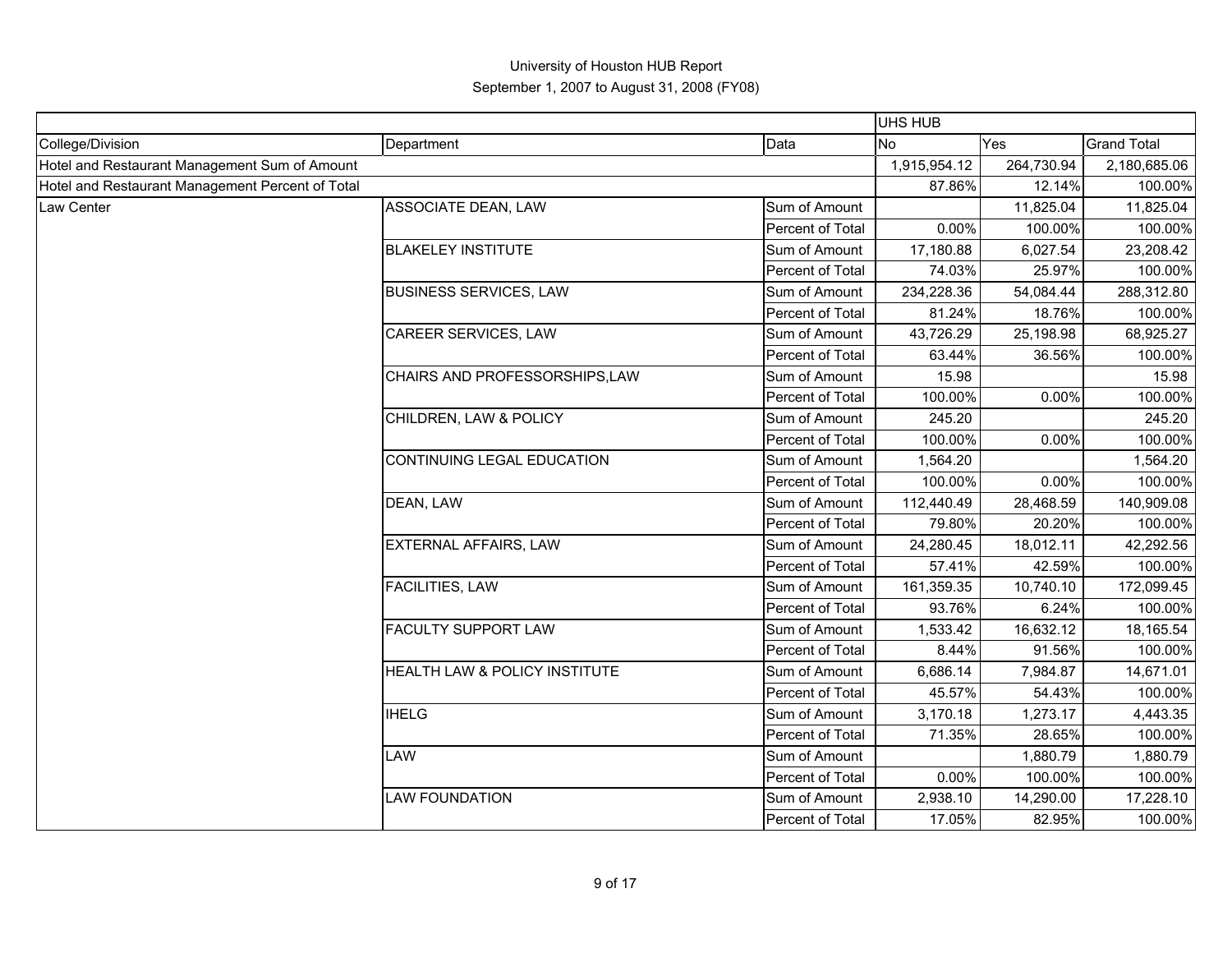|                                         |                               |                  | UHS HUB      |            |                    |
|-----------------------------------------|-------------------------------|------------------|--------------|------------|--------------------|
| College/Division                        | Department                    | Data             | <b>No</b>    | Yes        | <b>Grand Total</b> |
| Law Center                              | LAW INFORMATION TECHNOLOGY    | Sum of Amount    | 115,383.39   | 55,648.98  | 171,032.37         |
|                                         |                               | Percent of Total | 67.46%       | 32.54%     | 100.00%            |
|                                         | <b>LAW LIBRARY</b>            | Sum of Amount    | 374,109.91   | 19,490.87  | 393,600.78         |
|                                         |                               | Percent of Total | 95.05%       | 4.95%      | 100.00%            |
|                                         | LEGAL AID CLINIC, LAW         | Sum of Amount    | 8,928.00     | 7,310.17   | 16,238.17          |
|                                         |                               | Percent of Total | 54.98%       | 45.02%     | 100.00%            |
|                                         | LEGAL RESEARCH & WRITING, LAW | Sum of Amount    | 9.60         | 6,633.39   | 6,642.99           |
|                                         |                               | Percent of Total | 0.14%        | 99.86%     | 100.00%            |
|                                         | PUBLIC RELS & MARKETING, LAW  | Sum of Amount    | 63,071.77    |            | 63,071.77          |
|                                         |                               | Percent of Total | 100.00%      | 0.00%      | 100.00%            |
|                                         | SCHOLARSHIP, LAW              | Sum of Amount    | 1,000.00     |            | 1,000.00           |
|                                         |                               | Percent of Total | 100.00%      | 0.00%      | 100.00%            |
|                                         | STUDENT ORGANIZATION, LAW     | Sum of Amount    | 40,971.30    | 429.74     | 41,401.04          |
|                                         |                               | Percent of Total | 98.96%       | 1.04%      | 100.00%            |
|                                         | STUDENT SERVICES, LAW         | Sum of Amount    | 117,008.69   | 31,198.80  | 148,207.49         |
|                                         |                               | Percent of Total | 78.95%       | 21.05%     | 100.00%            |
| Law Center Sum of Amount                |                               |                  | 1,329,851.70 | 317,129.70 | 1,646,981.40       |
| Law Center Percent of Total             |                               |                  | 80.74%       | 19.26%     | 100.00%            |
| <b>Liberal Arts and Social Sciences</b> | AEROSPACE STUDIES             | Sum of Amount    | 10,906.01    | 6,757.09   | 17,663.10          |
|                                         |                               | Percent of Total | 61.74%       | 38.26%     | 100.00%            |
|                                         | AFRICAN-AMERICAN STUDIES      | Sum of Amount    | 30,129.06    | 35,941.08  | 66,070.14          |
|                                         |                               | Percent of Total | 45.60%       | 54.40%     | 100.00%            |
|                                         | <b>ANTHROPOLOGY</b>           | Sum of Amount    | 4,151.20     | 5,967.75   | 10,118.95          |
|                                         |                               | Percent of Total | 41.02%       | 58.98%     | 100.00%            |
|                                         | <b>ART</b>                    | Sum of Amount    | 135,759.26   | 80,176.39  | 215,935.65         |
|                                         |                               | Percent of Total | 62.87%       | 37.13%     | 100.00%            |
|                                         | <b>ARTE PUBLICO</b>           | Sum of Amount    | 507,643.75   | 16,357.15  | 524,000.90         |
|                                         |                               | Percent of Total | 96.88%       | 3.12%      | 100.00%            |
|                                         | <b>BAND</b>                   | Sum of Amount    | 135,264.38   | 4,945.89   | 140,210.27         |
|                                         |                               | Percent of Total | 96.47%       | 3.53%      | 100.00%            |
|                                         | <b>BLAFFER GALLERY</b>        | Sum of Amount    | 224,405.09   | 7,910.71   | 232,315.80         |
|                                         |                               | Percent of Total | 96.59%       | 3.41%      | 100.00%            |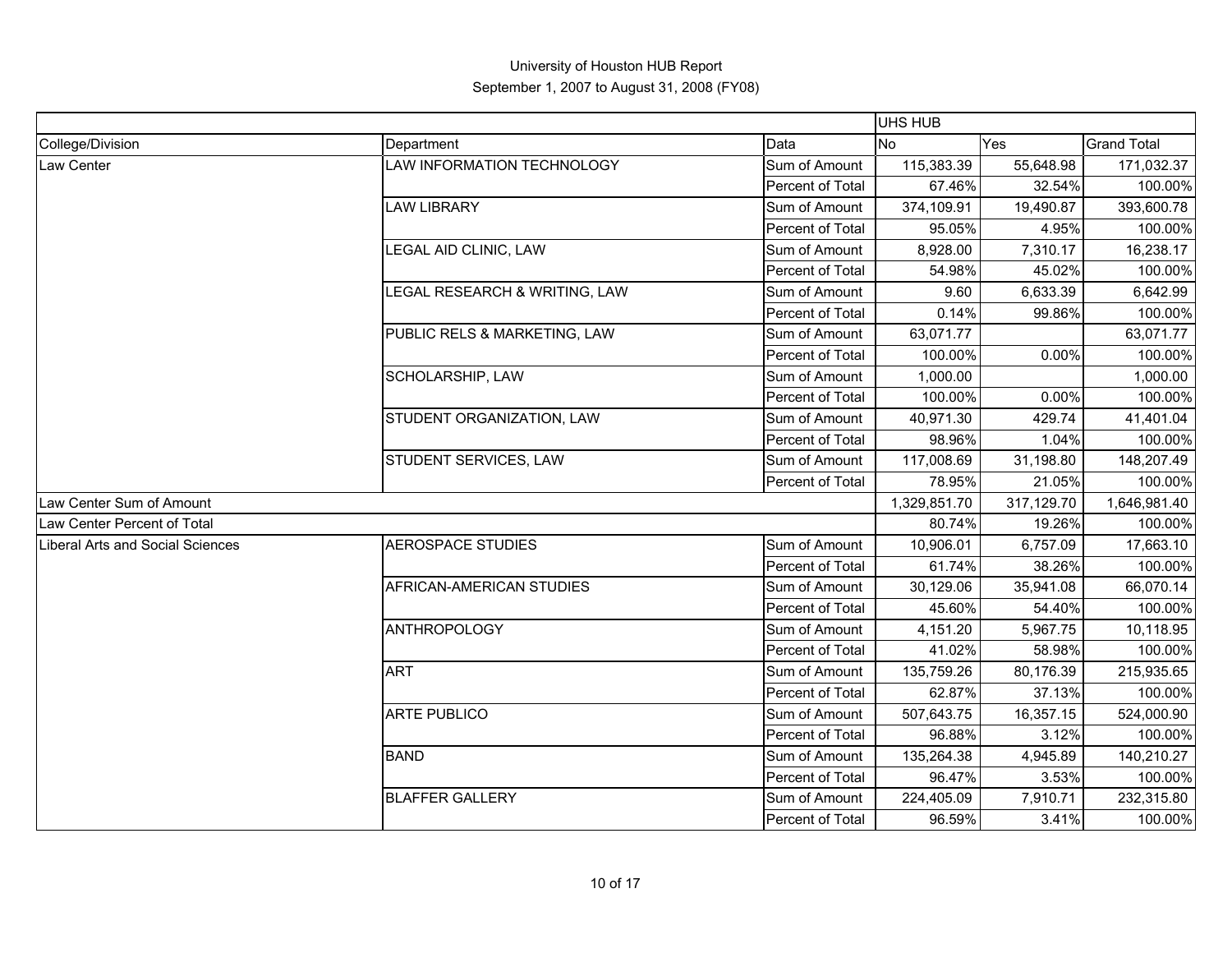|                                  |                                 |                  | <b>UHS HUB</b> |            |                    |
|----------------------------------|---------------------------------|------------------|----------------|------------|--------------------|
| College/Division                 | Department                      | Data             | <b>No</b>      | Yes        | <b>Grand Total</b> |
| Liberal Arts and Social Sciences | CENTER FOR PUBLIC POLICY        | Sum of Amount    | 169,434.24     | 9,576.33   | 179,010.57         |
|                                  |                                 | Percent of Total | 94.65%         | 5.35%      | 100.00%            |
|                                  | <b>COMMUNICATION</b>            | Sum of Amount    | 204,909.21     | 337,205.82 | 542,115.03         |
|                                  |                                 | Percent of Total | 37.80%         | 62.20%     | 100.00%            |
|                                  | <b>COMMUNICATIONS DISORDERS</b> | Sum of Amount    | 73,885.94      | 29,172.16  | 103,058.10         |
|                                  |                                 | Percent of Total | 71.69%         | 28.31%     | 100.00%            |
|                                  | CWMCA CENTER FOR THE ARTS       | Sum of Amount    | 70,153.31      | 3,390.80   | 73,544.11          |
|                                  |                                 | Percent of Total | 95.39%         | 4.61%      | 100.00%            |
|                                  | DEAN, LIBERAL ARTS & SOC SCI    | Sum of Amount    | 132,931.92     | 205,089.06 | 338,020.98         |
|                                  |                                 | Percent of Total | 39.33%         | 60.67%     | 100.00%            |
|                                  | <b>ECONOMICS</b>                | Sum of Amount    | 140,722.96     | 20,197.43  | 160,920.39         |
|                                  |                                 | Percent of Total | 87.45%         | 12.55%     | 100.00%            |
|                                  | <b>ENGLISH</b>                  | Sum of Amount    | 201,817.61     | 176,579.21 | 378,396.82         |
|                                  |                                 | Percent of Total | 53.33%         | 46.67%     | 100.00%            |
|                                  | <b>HISTORY</b>                  | Sum of Amount    | 163,577.25     | 17,478.36  | 181,055.61         |
|                                  |                                 | Percent of Total | 90.35%         | 9.65%      | 100.00%            |
|                                  | <b>MEXICAN-AMERICAN STUDIES</b> | Sum of Amount    | 39,373.72      | 17,120.53  | 56,494.25          |
|                                  |                                 | Percent of Total | 69.70%         | 30.30%     | 100.00%            |
|                                  | <b>MILITARY SCIENCE</b>         | Sum of Amount    | 8,849.58       | 2,444.92   | 11,294.50          |
|                                  |                                 | Percent of Total | 78.35%         | 21.65%     | 100.00%            |
|                                  | MODERN AND CLASSICAL LANGUAGES  | Sum of Amount    | 57,993.93      | 67,291.08  | 125,285.01         |
|                                  |                                 | Percent of Total | 46.29%         | 53.71%     | 100.00%            |
|                                  | <b>MUSIC</b>                    | Sum of Amount    | 351,173.52     | 55,062.65  | 406,236.17         |
|                                  |                                 | Percent of Total | 86.45%         | 13.55%     | 100.00%            |
|                                  | PHILOSOPHY                      | Sum of Amount    | 9,702.78       | 18,244.81  | 27,947.59          |
|                                  |                                 | Percent of Total | 34.72%         | 65.28%     | 100.00%            |
|                                  | POLITICAL SCIENCE               | Sum of Amount    | 81,953.58      | 36,542.79  | 118,496.37         |
|                                  |                                 | Percent of Total | 69.16%         | 30.84%     | 100.00%            |
|                                  | <b>PSYCHOLOGY</b>               | Sum of Amount    | 473,067.91     | 78,409.57  | 551,477.48         |
|                                  |                                 | Percent of Total | 85.78%         | 14.22%     | 100.00%            |
|                                  | <b>RELIGIOUS STUDIES</b>        | Sum of Amount    | 292.02         | 327.83     | 619.85             |
|                                  |                                 | Percent of Total | 47.11%         | 52.89%     | 100.00%            |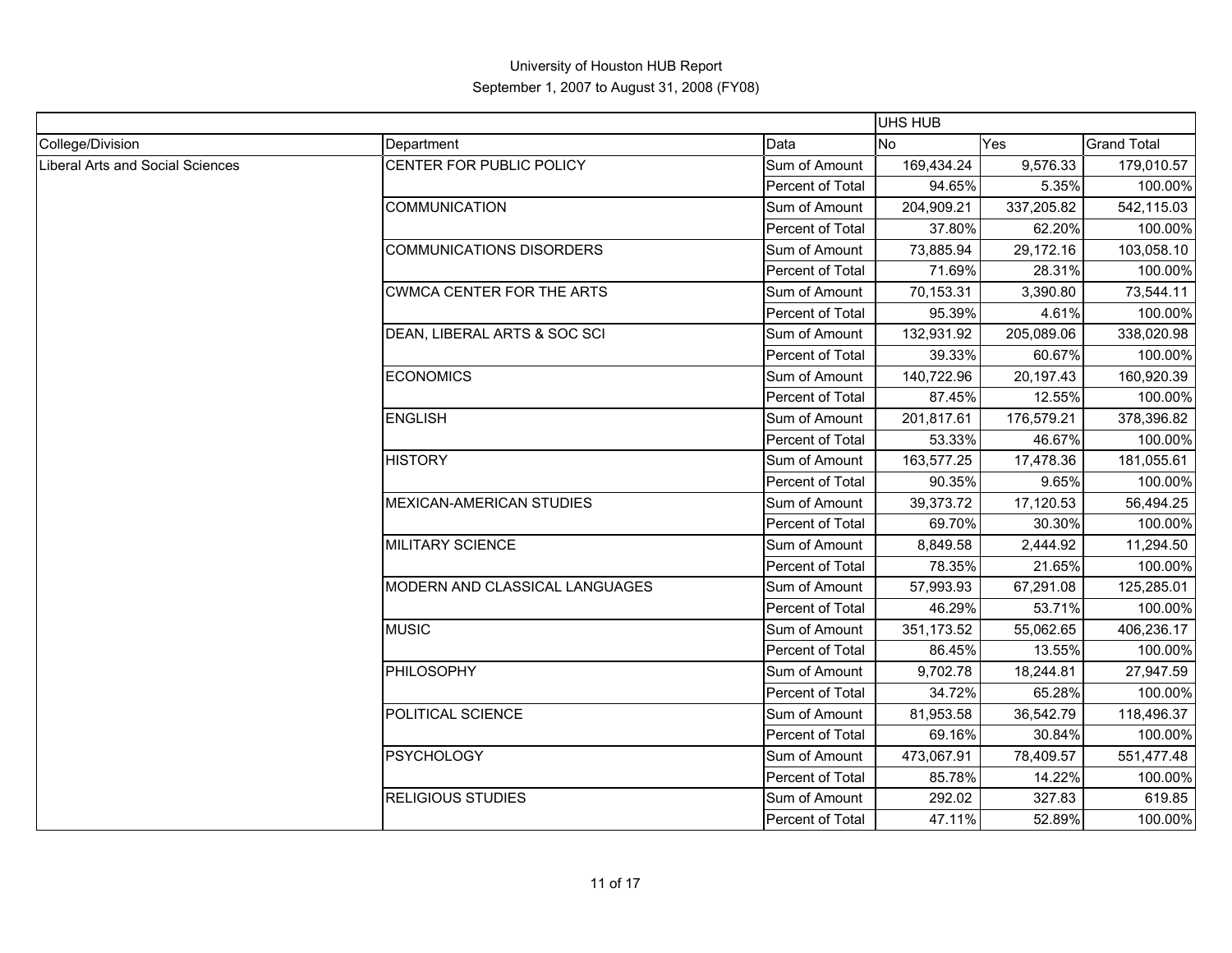|                                                   |                                   |                         | UHS HUB      |              |                    |
|---------------------------------------------------|-----------------------------------|-------------------------|--------------|--------------|--------------------|
| College/Division                                  | Department                        | Data                    | <b>No</b>    | Yes          | <b>Grand Total</b> |
| <b>Liberal Arts and Social Sciences</b>           | <b>SOCIOLOGY</b>                  | Sum of Amount           | 6,948.34     | 32,500.95    | 39,449.29          |
|                                                   |                                   | <b>Percent of Total</b> | 17.61%       | 82.39%       | 100.00%            |
|                                                   | <b>THEATRE</b>                    | Sum of Amount           | 306,228.86   | 14,850.17    | 321,079.03         |
|                                                   |                                   | Percent of Total        | 95.37%       | 4.63%        | 100.00%            |
|                                                   | <b>WOMEN'S STUDIES PROGRAM</b>    | Sum of Amount           | 39,098.46    | 2,518.02     | 41,616.48          |
|                                                   |                                   | Percent of Total        | 93.95%       | 6.05%        | 100.00%            |
|                                                   | <b>WRITING CENTER</b>             | Sum of Amount           | 15,374.93    | 8,634.82     | 24,009.75          |
|                                                   |                                   | Percent of Total        | 64.04%       | 35.96%       | 100.00%            |
| Liberal Arts and Social Sciences Sum of Amount    |                                   |                         | 3,595,748.82 | 1,290,693.37 | 4,886,442.19       |
| Liberal Arts and Social Sciences Percent of Total |                                   |                         | 73.59%       | 26.41%       | 100.00%            |
| Library                                           | UNIVERSITY LIBRARIES              | Sum of Amount           | 7,410,647.74 | 669,922.61   | 8,080,570.35       |
|                                                   |                                   | Percent of Total        | 91.71%       | 8.29%        | 100.00%            |
| Library Sum of Amount                             |                                   |                         | 7,410,647.74 | 669,922.61   | 8,080,570.35       |
| <b>Library Percent of Total</b>                   |                                   |                         | 91.71%       | 8.29%        | 100.00%            |
| Natural Science and Mathematics                   | <b>BIOLOGY &amp; BIOCHEMISTRY</b> | Sum of Amount           | 1,235,583.64 | 149,596.64   | 1,385,180.28       |
|                                                   |                                   | Percent of Total        | 89.20%       | 10.80%       | 100.00%            |
|                                                   | <b>CAGE INSTITUTE</b>             | Sum of Amount           | 19,532.48    | 453.50       | 19,985.98          |
|                                                   |                                   | Percent of Total        | 97.73%       | 2.27%        | 100.00%            |
|                                                   | <b>CHEMISTRY</b>                  | Sum of Amount           | 1,565,063.12 | 151,275.50   | 1,716,338.62       |
|                                                   |                                   | Percent of Total        | 91.19%       | 8.81%        | 100.00%            |
|                                                   | <b>COMPUTER SCIENCE</b>           | Sum of Amount           | 204,981.90   | 172,449.46   | 377,431.36         |
|                                                   |                                   | Percent of Total        | 54.31%       | 45.69%       | 100.00%            |
|                                                   | DEAN, NATURAL SCIENCE & MATHE     | Sum of Amount           | 214,470.86   | 118,690.11   | 333,160.97         |
|                                                   |                                   | Percent of Total        | 64.37%       | 35.63%       | 100.00%            |
|                                                   | <b>GEOLOGY</b>                    | Sum of Amount           | 423,033.25   | 90,207.52    | 513,240.77         |
|                                                   |                                   | Percent of Total        | 82.42%       | 17.58%       | 100.00%            |
|                                                   | <b>IMAQS</b>                      | Sum of Amount           | 113,414.34   | 6,872.34     | 120,286.68         |
|                                                   |                                   | Percent of Total        | 94.29%       | 5.71%        | 100.00%            |
|                                                   | INST FOR THEORETICAL & ENG SCI    | Sum of Amount           | 6,441.20     |              | 6,441.20           |
|                                                   |                                   | Percent of Total        | 100.00%      | 0.00%        | 100.00%            |
|                                                   | <b>MATHEMATICS</b>                | Sum of Amount           | 524,423.11   | 42,892.31    | 567,315.42         |
|                                                   |                                   | Percent of Total        | 92.44%       | 7.56%        | 100.00%            |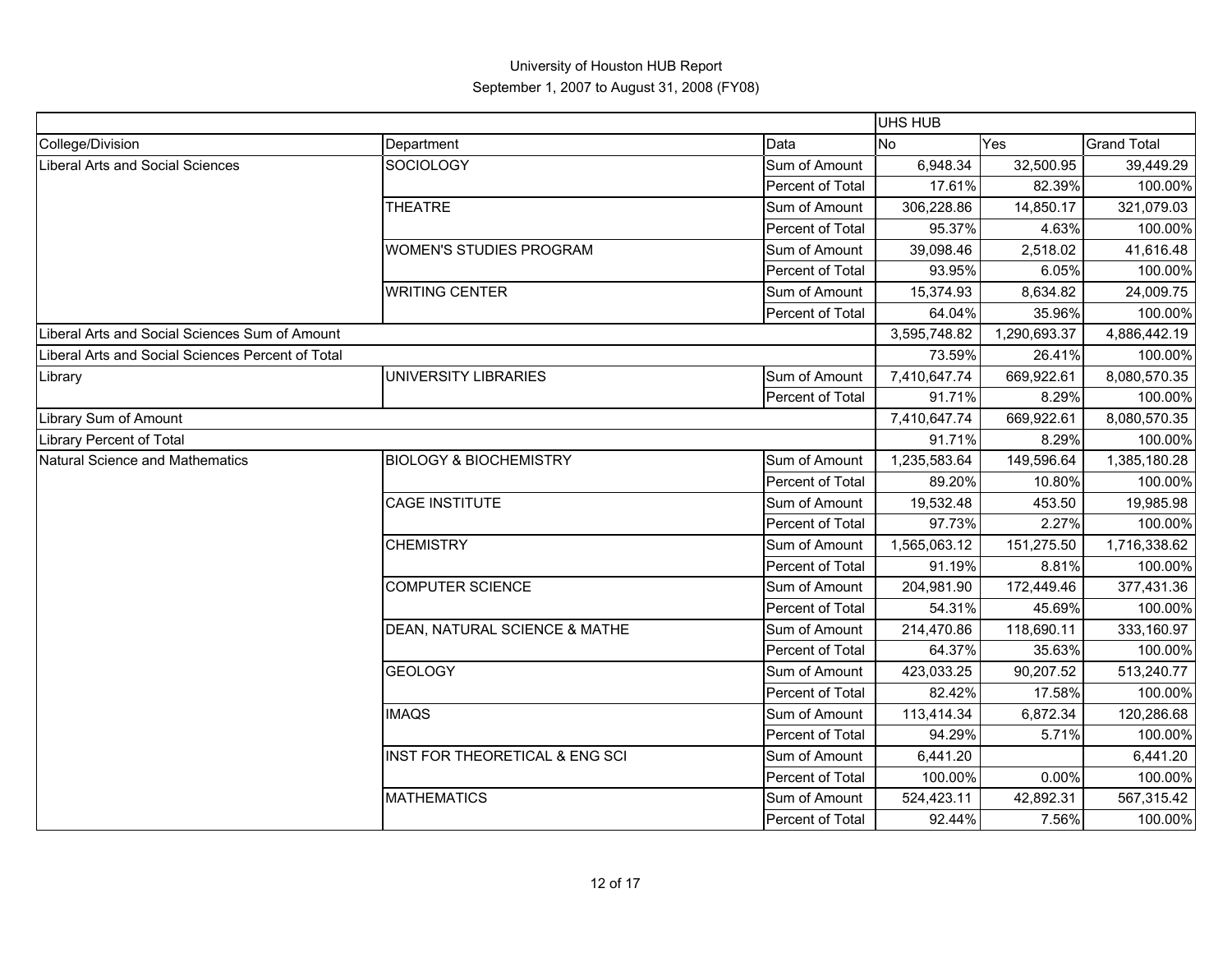|                                                  |                                           |                  | UHS HUB      |              |                    |
|--------------------------------------------------|-------------------------------------------|------------------|--------------|--------------|--------------------|
| College/Division                                 | Department                                | Data             | No           | Yes          | <b>Grand Total</b> |
| Natural Science and Mathematics                  | <b>PHYSICS</b>                            | Sum of Amount    | 594,861.51   | 89,482.14    | 684,343.65         |
|                                                  |                                           | Percent of Total | 86.92%       | 13.08%       | 100.00%            |
| Natural Science and Mathematics Sum of Amount    |                                           | 4,901,805.41     | 821,919.52   | 5,723,724.93 |                    |
| Natural Science and Mathematics Percent of Total |                                           |                  | 85.64%       | 14.36%       | 100.00%            |
| Optometry                                        | DEAN, OPTOMETRY                           | Sum of Amount    | 580,000.88   | 169,824.58   | 749,825.46         |
|                                                  |                                           | Percent of Total | 77.35%       | 22.65%       | 100.00%            |
|                                                  | OPT VISION SCIENCES                       | Sum of Amount    | 655,961.49   | 50,578.29    | 706,539.78         |
|                                                  |                                           | Percent of Total | 92.84%       | 7.16%        | 100.00%            |
|                                                  | OPTOMETRY CLINIC                          | Sum of Amount    | 499,187.97   | 72,468.83    | 571,656.80         |
|                                                  |                                           | Percent of Total | 87.32%       | 12.68%       | 100.00%            |
| Optometry Sum of Amount                          |                                           |                  | 1,735,150.34 | 292,871.70   | 2,028,022.04       |
| Optometry Percent of Total                       |                                           |                  | 85.56%       | 14.44%       | 100.00%            |
| Pharmacy                                         | <b>CLINICAL PHARMACY &amp; ADMINISTRA</b> | Sum of Amount    | 142,254.10   | 39,807.29    | 182,061.39         |
|                                                  |                                           | Percent of Total | 78.14%       | 21.86%       | 100.00%            |
|                                                  | DEAN, PHARMACY                            | Sum of Amount    | 423,882.10   | 97,328.33    | 521,210.43         |
|                                                  |                                           | Percent of Total | 81.33%       | 18.67%       | 100.00%            |
|                                                  | INSTITUTE FOR DRUG EDUCATION              | Sum of Amount    | 17,955.90    |              | 17,955.90          |
|                                                  |                                           | Percent of Total | 100.00%      | 0.00%        | 100.00%            |
|                                                  | INSTITUTE OF COMMUNITY HEALTH             | Sum of Amount    | 970.59       | 1,449.01     | 2,419.60           |
|                                                  |                                           | Percent of Total | 40.11%       | 59.89%       | 100.00%            |
|                                                  | PHARMACOLOGICAL & PHARMACEUTIC            | Sum of Amount    | 837,341.38   | 36,458.77    | 873,800.15         |
|                                                  |                                           | Percent of Total | 95.83%       | 4.17%        | 100.00%            |
| Pharmacy Sum of Amount                           |                                           |                  | 1,422,404.07 | 175,043.40   | 1,597,447.47       |
| Pharmacy Percent of Total                        |                                           |                  | 89.04%       | 10.96%       | 100.00%            |
| Research                                         | ANIMAL CARE OPERATIONS                    | Sum of Amount    | 123,405.66   | 43,078.62    | 166,484.28         |
|                                                  |                                           | Percent of Total | 74.12%       | 25.88%       | 100.00%            |
|                                                  | CENTER FOR ADVANCED MATERIALS             | Sum of Amount    | 133,821.61   | 2,270.92     | 136,092.53         |
|                                                  |                                           | Percent of Total | 98.33%       | 1.67%        | 100.00%            |
|                                                  | CMC                                       | Sum of Amount    | 70,768.54    | 3,776.04     | 74,544.58          |
|                                                  |                                           | Percent of Total | 94.93%       | 5.07%        | 100.00%            |
|                                                  | ENVIRONMENTAL INSTIT-HOUSTON              | Sum of Amount    | 22,035.73    | 651.38       | 22,687.11          |
|                                                  |                                           | Percent of Total | 97.13%       | 2.87%        | 100.00%            |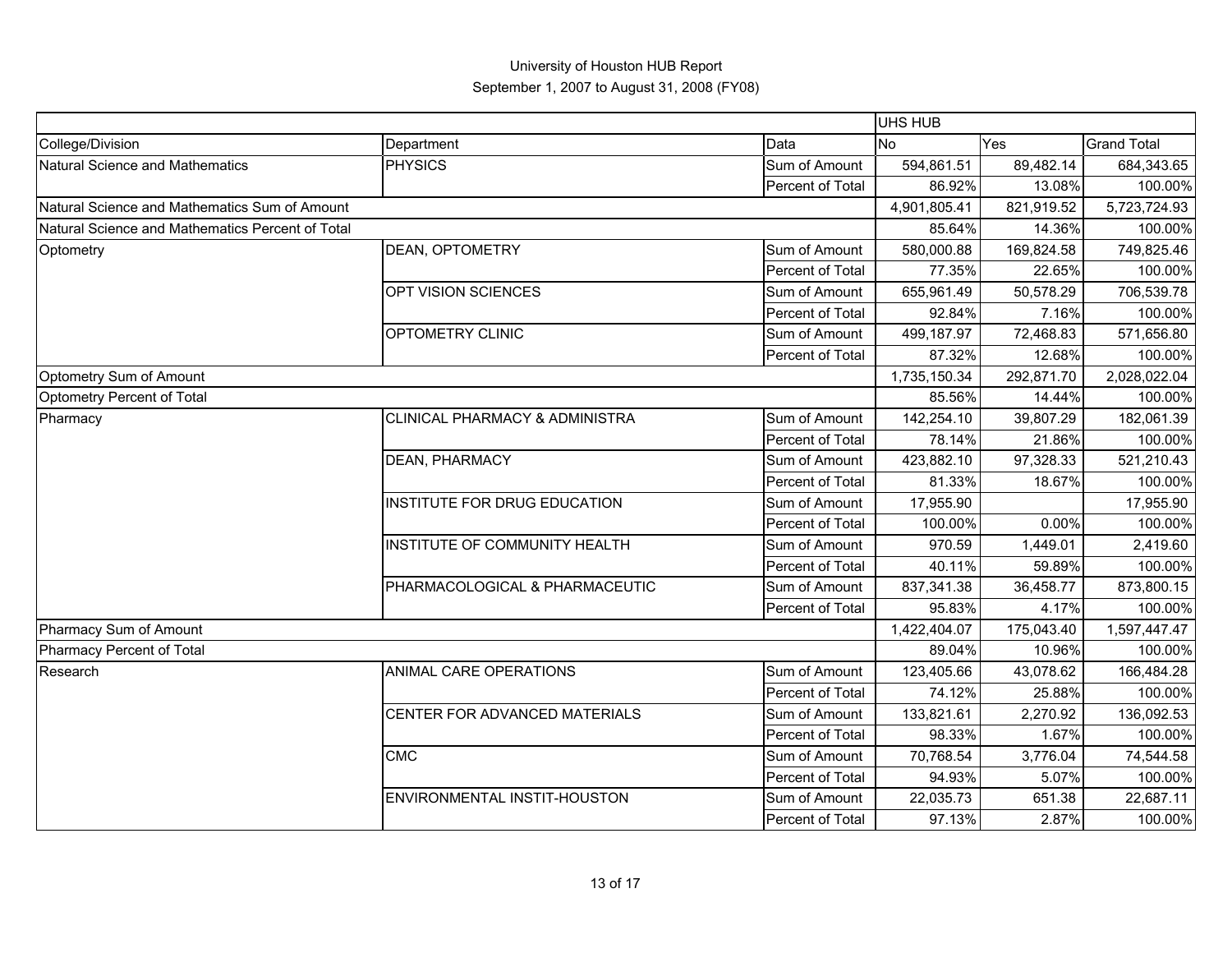|                           |                                          |                  | UHS HUB      |            |                                            |
|---------------------------|------------------------------------------|------------------|--------------|------------|--------------------------------------------|
| College/Division          | Department                               | Data             | <b>No</b>    | Yes        | <b>Grand Total</b>                         |
| Research                  | <b>GRANTS AND CONTRACTS</b>              | Sum of Amount    | 6,966.03     | 11,124.31  | 18,090.34                                  |
|                           |                                          | Percent of Total | 38.51%       | 61.49%     | 100.00%                                    |
|                           | <b>HOUSTON COASTAL CENTER</b>            | Sum of Amount    | 12,924.64    |            | 12,924.64                                  |
|                           |                                          | Percent of Total | 100.00%      | 0.00%      | 100.00%                                    |
|                           | INSTITUTE FOR MOLECULAR DESIGN           | Sum of Amount    | 177,523.45   |            | 177,523.45                                 |
|                           |                                          | Percent of Total | 100.00%      | 0.00%      | 100.00%                                    |
|                           | <b>INSTITUTE FOR SPACE SYSTEMS</b>       | Sum of Amount    | 11,909.25    | 494.00     | 12,403.25                                  |
|                           |                                          | Percent of Total | 96.02%       | 3.98%      | 100.00%                                    |
|                           | OFFICE OF TECHNOLOGY MANAGEMEN           | Sum of Amount    | 212,955.57   | 2,300.95   | 215,256.52                                 |
|                           |                                          | Percent of Total | 98.93%       | 1.07%      | 100.00%                                    |
|                           | <b>RESEARCH DIVISION OFFICE</b>          | Sum of Amount    | 136,223.22   | 103,289.03 | 239,512.25                                 |
|                           |                                          | Percent of Total | 56.88%       | 43.12%     | 100.00%                                    |
|                           | <b>RESEARCH FINANCIAL SERVICES</b>       | Sum of Amount    | 3,391.16     | 2,386.97   | 5,778.13                                   |
|                           |                                          | Percent of Total | 58.69%       | 41.31%     |                                            |
|                           | <b>RESEARCH INFORMATION CENTER</b>       | Sum of Amount    | 56,033.58    | 143,379.75 | 100.00%<br>199,413.33<br>71.90%<br>100.00% |
|                           |                                          | Percent of Total | 28.10%       |            |                                            |
|                           | RESEARCH POLICIES/COMP/COMMITT           | Sum of Amount    | 2,688.62     | 3,354.56   | 6,043.18                                   |
|                           |                                          | Percent of Total | 44.49%       | 55.51%     | 100.00%                                    |
|                           | <b>RESEARCH SERVICES</b>                 | Sum of Amount    | 13,262.32    | 5,207.80   | 18,470.12                                  |
|                           |                                          | Percent of Total | 71.80%       | 28.20%     | 100.00%                                    |
|                           | SPACE VACUUM EPITAXY CENTER              | Sum of Amount    | 10,558.82    |            | 10,558.82                                  |
|                           |                                          | Percent of Total | 100.00%      | 0.00%      | 100.00%                                    |
|                           | <b>SUPER CONDUCT &amp; ADV MATERIALS</b> | Sum of Amount    | 35,849.05    | 95.00      | 35,944.05                                  |
|                           |                                          | Percent of Total | 99.74%       | 0.26%      | 100.00%                                    |
|                           | <b>TCSUH</b>                             | Sum of Amount    | 641,210.02   | 20,547.83  | 661,757.85                                 |
|                           |                                          | Percent of Total | 96.89%       | 3.11%      | 100.00%                                    |
|                           | <b>TIMES</b>                             | Sum of Amount    | 1,066,195.20 | 72,820.14  | 1,139,015.34                               |
|                           |                                          | Percent of Total | 93.61%       | 6.39%      | 100.00%                                    |
|                           | TX LEARNING/COMPUTATIONAL CTR            | Sum of Amount    | 760,995.44   | 272,128.45 | 1,033,123.89                               |
|                           |                                          | Percent of Total | 73.66%       | 26.34%     | 100.00%                                    |
| Research Sum of Amount    |                                          |                  | 3,498,717.91 | 686,905.75 | 4,185,623.66                               |
| Research Percent of Total |                                          | 83.59%           | 16.41%       | 100.00%    |                                            |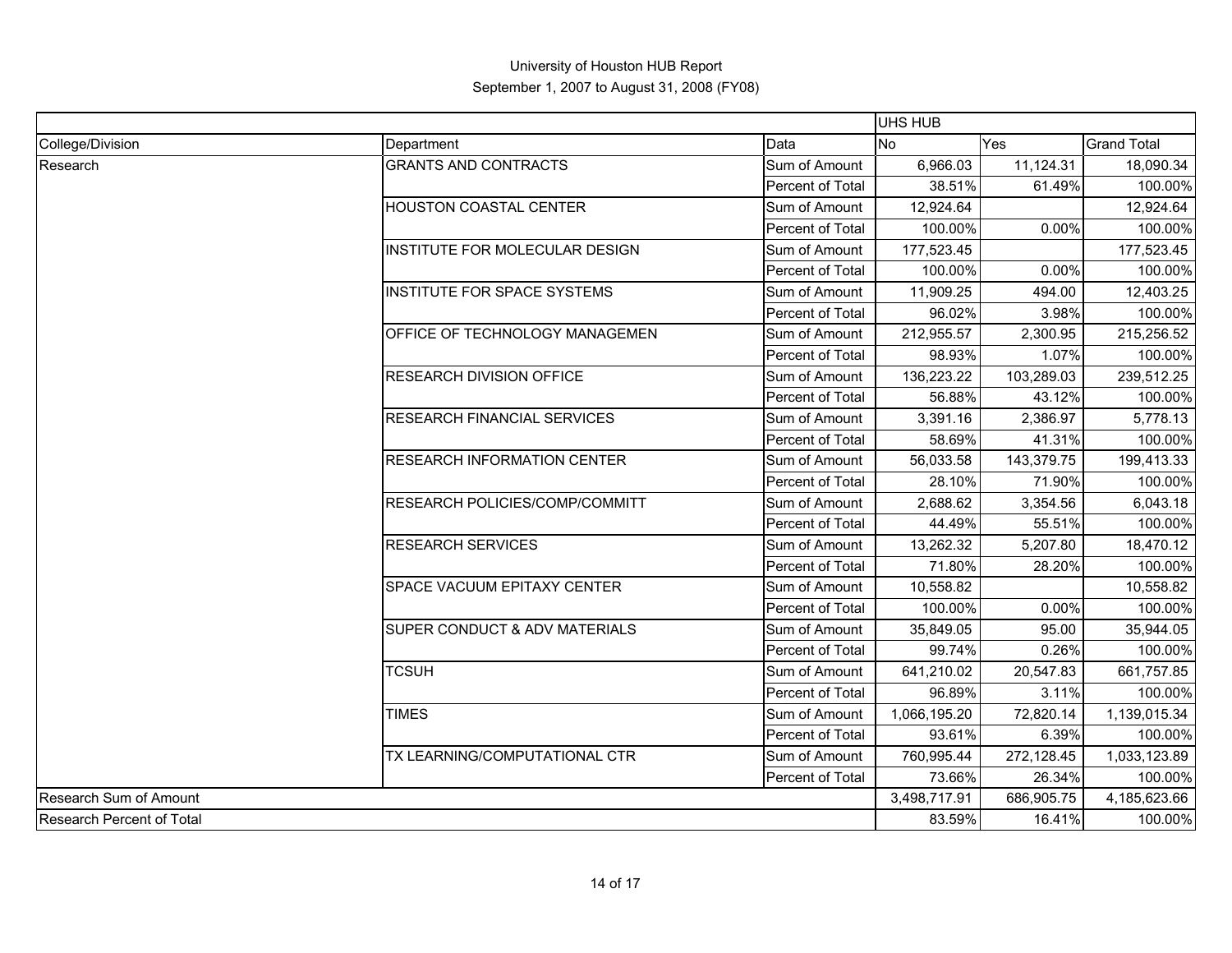| College/Division       | Department                            | Data                    | No           | Yes        | <b>Grand Total</b>                                                                                                                                                                                                                                                                                                                                                                                                                   |  |
|------------------------|---------------------------------------|-------------------------|--------------|------------|--------------------------------------------------------------------------------------------------------------------------------------------------------------------------------------------------------------------------------------------------------------------------------------------------------------------------------------------------------------------------------------------------------------------------------------|--|
| <b>Student Affairs</b> | <b>CAMPUS ACTIVITIES</b>              | Sum of Amount           | 233,063.69   | 36,942.99  | 270,006.68                                                                                                                                                                                                                                                                                                                                                                                                                           |  |
|                        |                                       | <b>Percent of Total</b> | 86.32%       | 13.68%     | 100.00%                                                                                                                                                                                                                                                                                                                                                                                                                              |  |
|                        | <b>CAMPUS RECREATION</b>              | Sum of Amount           | 555,018.78   | 120,581.55 | 675,600.33                                                                                                                                                                                                                                                                                                                                                                                                                           |  |
|                        |                                       | Percent of Total        | 82.15%       | 17.85%     | 100.00%                                                                                                                                                                                                                                                                                                                                                                                                                              |  |
|                        | CENTER FOR STUDENTS W/DISABILI        | Sum of Amount           | 334,313.33   | 73,290.43  | 407,603.76                                                                                                                                                                                                                                                                                                                                                                                                                           |  |
|                        |                                       | Percent of Total        | 82.02%       | 17.98%     | 100.00%                                                                                                                                                                                                                                                                                                                                                                                                                              |  |
|                        | CHILD CARE CENTER                     | Sum of Amount           | 134,993.22   | 20,589.67  | 155,582.89                                                                                                                                                                                                                                                                                                                                                                                                                           |  |
|                        |                                       | Percent of Total        | 86.77%       | 13.23%     | 100.00%                                                                                                                                                                                                                                                                                                                                                                                                                              |  |
|                        | <b>COUNSELING AND PSYCH SVCS</b>      | Sum of Amount           | 32,884.44    | 8,703.40   | 41,587.84                                                                                                                                                                                                                                                                                                                                                                                                                            |  |
|                        |                                       | Percent of Total        | 79.07%       | 20.93%     | 100.00%                                                                                                                                                                                                                                                                                                                                                                                                                              |  |
|                        | <b>DEAN OF STUDENTS</b>               | Sum of Amount           | 71,959.31    | 785.74     | 72,745.05<br>1.08%<br>100.00%<br>5,424.67<br>25,789.03<br>21.03%<br>100.00%<br>1,183.98<br>0.00%<br>100.00%<br>3,122.46<br>12,032.88<br>25.95%<br>100.00%<br>39,852.95<br>14,170.89<br>35.56%<br>100.00%<br>373.25<br>777.20<br>48.02%<br>100.00%<br>2,272,817.19<br>12.28%<br>100.00%<br>53,122.87<br>186,897.40<br>28.42%<br>100.00%<br>416,956.35<br>100.00%<br>26.49%<br>54,508.67<br>0.00%<br>100.00%<br>115,011.65<br>4,652.15 |  |
|                        |                                       | Percent of Total        | 98.92%       |            |                                                                                                                                                                                                                                                                                                                                                                                                                                      |  |
|                        | INT'L STUDENT & SCHOLAR SERVIC        | Sum of Amount           | 20,364.36    |            |                                                                                                                                                                                                                                                                                                                                                                                                                                      |  |
|                        |                                       | Percent of Total        | 78.97%       |            |                                                                                                                                                                                                                                                                                                                                                                                                                                      |  |
|                        | INTRAMURALS AND RECREATION            | Sum of Amount           | 1,183.98     |            |                                                                                                                                                                                                                                                                                                                                                                                                                                      |  |
|                        |                                       | Percent of Total        | 100.00%      |            |                                                                                                                                                                                                                                                                                                                                                                                                                                      |  |
|                        | LEARNING AND ASSESSMENT SVCS          | Sum of Amount           | 8,910.42     |            |                                                                                                                                                                                                                                                                                                                                                                                                                                      |  |
|                        |                                       | Percent of Total        | 74.05%       |            |                                                                                                                                                                                                                                                                                                                                                                                                                                      |  |
|                        | LEARNING SUPPORT SERVICES             | Sum of Amount           | 25,682.06    |            |                                                                                                                                                                                                                                                                                                                                                                                                                                      |  |
|                        |                                       | Percent of Total        | 64.44%       |            |                                                                                                                                                                                                                                                                                                                                                                                                                                      |  |
|                        | <b>RELIGION CENTER</b>                | Sum of Amount           | 403.95       |            |                                                                                                                                                                                                                                                                                                                                                                                                                                      |  |
|                        |                                       | Percent of Total        | 51.98%       |            |                                                                                                                                                                                                                                                                                                                                                                                                                                      |  |
|                        | <b>RESIDENTIAL LIFE &amp; HOUSING</b> | Sum of Amount           | 1,993,759.76 | 279,057.43 |                                                                                                                                                                                                                                                                                                                                                                                                                                      |  |
|                        |                                       | Percent of Total        | 87.72%       |            |                                                                                                                                                                                                                                                                                                                                                                                                                                      |  |
|                        | <b>STUDENT AFFAIRS</b>                | Sum of Amount           | 133,774.53   |            |                                                                                                                                                                                                                                                                                                                                                                                                                                      |  |
|                        |                                       | Percent of Total        | 71.58%       |            |                                                                                                                                                                                                                                                                                                                                                                                                                                      |  |
|                        | STUDENT HEALTH CENTER                 | Sum of Amount           | 306,500.01   | 110,456.34 |                                                                                                                                                                                                                                                                                                                                                                                                                                      |  |
|                        |                                       | Percent of Total        | 73.51%       |            |                                                                                                                                                                                                                                                                                                                                                                                                                                      |  |
|                        | <b>STUDENT PHARMACY</b>               | Sum of Amount           | 54,508.67    |            |                                                                                                                                                                                                                                                                                                                                                                                                                                      |  |
|                        |                                       | Percent of Total        | 100.00%      |            |                                                                                                                                                                                                                                                                                                                                                                                                                                      |  |
|                        | <b>STUDENT PUBLICATIONS</b>           | Sum of Amount           | 110,359.50   |            |                                                                                                                                                                                                                                                                                                                                                                                                                                      |  |
|                        |                                       | Percent of Total        | 95.96%       | 4.04%      | 100.00%                                                                                                                                                                                                                                                                                                                                                                                                                              |  |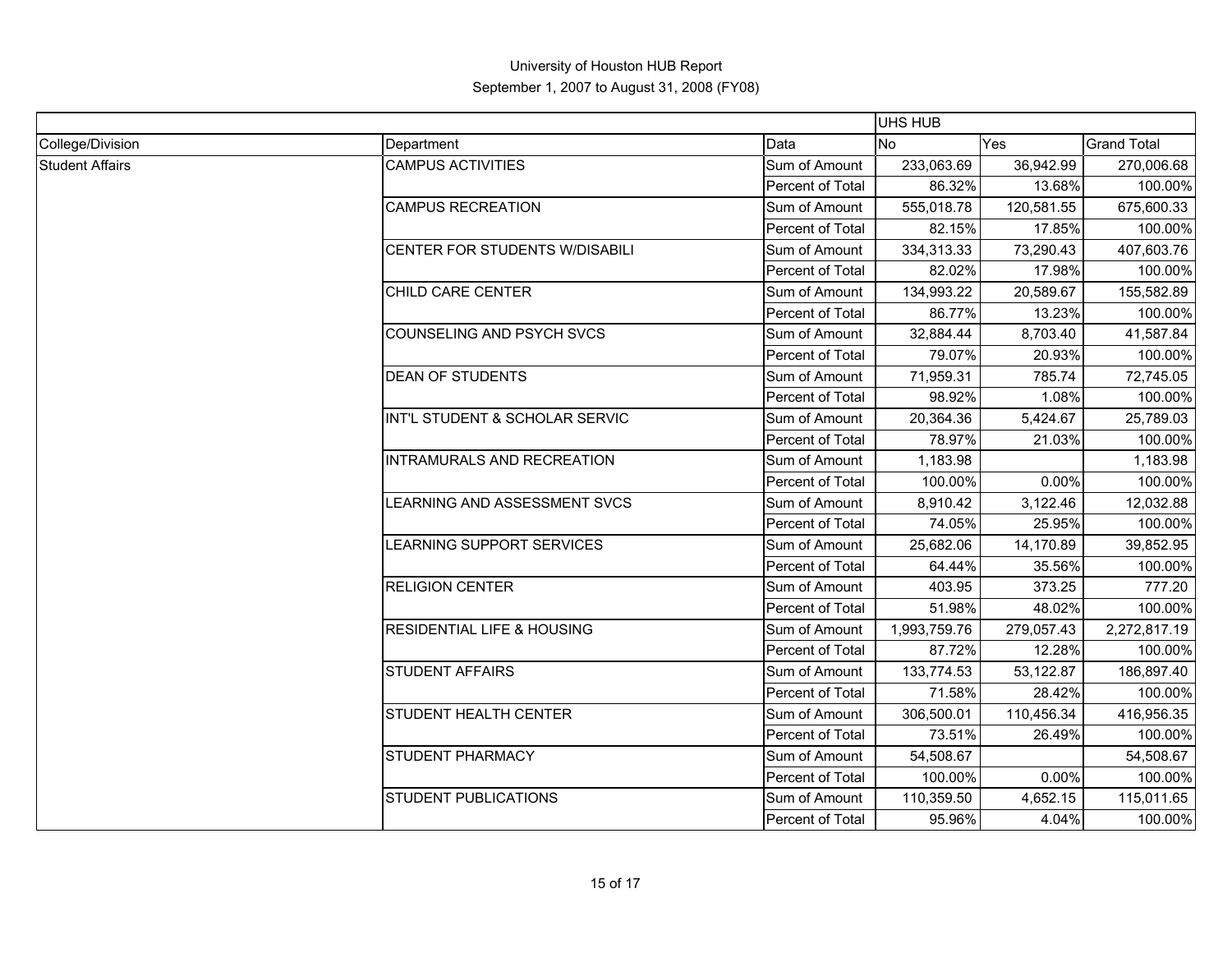|                                  |                                         |                  | UHS HUB      |            |                    |
|----------------------------------|-----------------------------------------|------------------|--------------|------------|--------------------|
| College/Division                 | Department                              | Data             | <b>No</b>    | Yes        | <b>Grand Total</b> |
| <b>Student Affairs</b>           | UNIVERSITY CAREER SERVICES              | Sum of Amount    | 27,890.76    | 12,993.96  | 40,884.72          |
|                                  |                                         | Percent of Total | 68.22%       | 31.78%     | 100.00%            |
|                                  | <b>UNIVERSITY CENTER</b>                | Sum of Amount    | 854,767.98   | 97,847.58  | 952,615.56         |
|                                  |                                         | Percent of Total | 89.73%       | 10.27%     | 100.00%            |
|                                  | UNIVERSITY TESTING SERVICES             | Sum of Amount    | 126,675.61   | 41,560.75  | 168,236.36         |
|                                  |                                         | Percent of Total | 75.30%       | 24.70%     | 100.00%            |
|                                  | <b>URBAN EXPERIENCE VPSA</b>            | Sum of Amount    | 2,485.71     | 9,336.72   | 11,822.43          |
|                                  |                                         | Percent of Total | 21.03%       | 78.97%     | 100.00%            |
|                                  | <b>VETERAN SERVICES</b>                 | Sum of Amount    | 6,419.98     | 7,427.19   | 13,847.17          |
|                                  |                                         | Percent of Total | 46.36%       | 53.64%     | 100.00%            |
| Student Affairs Sum of Amount    |                                         |                  | 5,035,920.05 | 900,440.04 | 5,936,360.09       |
| Student Affairs Percent of Total |                                         |                  | 84.83%       | 15.17%     | 100.00%            |
| Technology                       | CENTER FOR APPLIED TECHNOLOGY           | Sum of Amount    | 28,147.81    | 8,471.98   | 36,619.79          |
|                                  |                                         | Percent of Total | 76.87%       | 23.13%     | 100.00%            |
|                                  | CENTER FOR FUTURE OF HEALTH             | Sum of Amount    | 28,307.25    |            | 28,307.25          |
|                                  |                                         | Percent of Total | 100.00%      | 0.00%      | 100.00%            |
|                                  | CENTER FOR LIFE SCIENCES TECH           | Sum of Amount    | 177,420.30   | 51,418.41  | 228,838.71         |
|                                  |                                         | Percent of Total | 77.53%       | 22.47%     | 100.00%            |
|                                  | CENTER FOR TECHNOLOGY LITERACY          | Sum of Amount    | 23,338.46    |            | 23,338.46          |
|                                  |                                         | Percent of Total | 100.00%      | 0.00%      | 100.00%            |
|                                  | DEAN, TECHNOLOGY                        | Sum of Amount    | 238,658.78   | 229,879.45 | 468,538.23         |
|                                  |                                         | Percent of Total | 50.94%       | 49.06%     | 100.00%            |
|                                  | <b>ENGINEERING TECHNOLOGY</b>           | Sum of Amount    | 107,799.17   | 17,403.99  | 125,203.16         |
|                                  |                                         | Percent of Total | 86.10%       | 13.90%     | 100.00%            |
|                                  | HUMAN DEVELOP AND CONSUMER SCI          | Sum of Amount    | 61,316.15    | 50,498.78  | 111,814.93         |
|                                  |                                         | Percent of Total | 54.84%       | 45.16%     | 100.00%            |
|                                  | <b>INFORMATION &amp; LOGISTICS TECH</b> | Sum of Amount    | 116,621.05   | 120,273.82 | 236,894.87         |
|                                  |                                         | Percent of Total | 49.23%       | 50.77%     | 100.00%            |
|                                  | <b>TMAC</b>                             | Sum of Amount    | 50,153.28    | 4,461.29   | 54,614.57          |
|                                  |                                         | Percent of Total | 91.83%       | 8.17%      | 100.00%            |
| Technology Sum of Amount         |                                         |                  | 831,762.25   | 482,407.72 | 1,314,169.97       |
| Technology Percent of Total      |                                         | 63.29%           | 36.71%       | 100.00%    |                    |